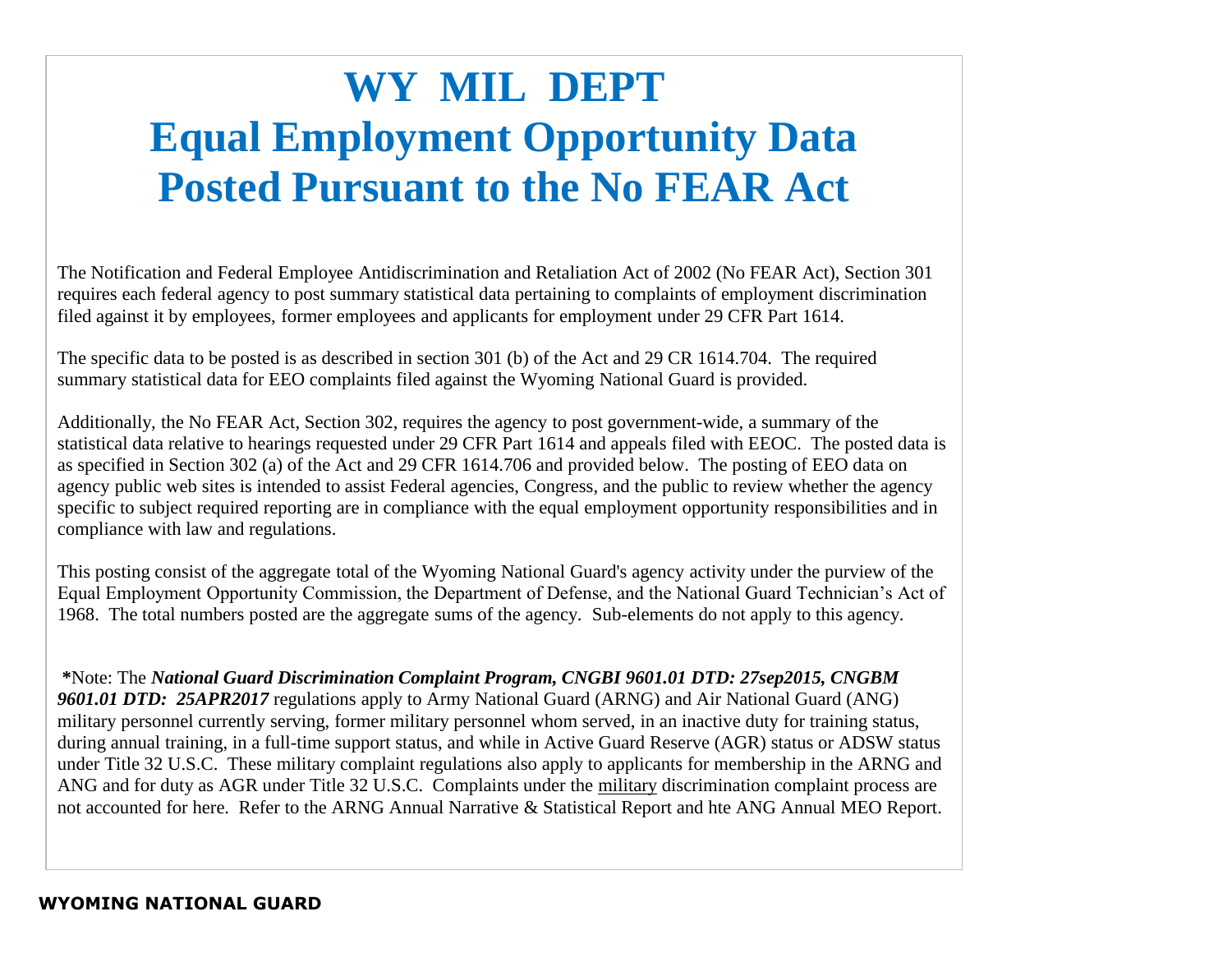| <b>Complaint Activity</b>  |  |         | <b>2022 Thru</b> |          |          |       |
|----------------------------|--|---------|------------------|----------|----------|-------|
|                            |  | 1st Qtr | 2nd Qtr.         | 3rd Qtr. | 4th Qtr. | 09-30 |
| Number of Complaints Filed |  |         |                  |          | 0        |       |
| Number of Complainants     |  |         |                  |          |          |       |
| <b>Repeat Filers</b>       |  |         |                  |          |          |       |

| <b>Complaints by Basis</b>                                                                                                           |          | <b>Comparative Data</b>         |          |          |                           |
|--------------------------------------------------------------------------------------------------------------------------------------|----------|---------------------------------|----------|----------|---------------------------|
|                                                                                                                                      |          | <b>Current Fiscal Year Data</b> |          |          |                           |
| <b>Note: Complaints can be</b><br>filed alleging multiple<br>bases. The sum of the<br>bases may not equal total<br>complaints filed. | 1st Qtr. | 2nd Qtr.                        | 3rd Qtr. | 4th Qtr. | <b>2022 Thru</b><br>09-30 |
| Race                                                                                                                                 | 0        | $\Omega$                        | 0        | 0        | $\Omega$                  |
| Color                                                                                                                                | $\Omega$ | O                               | $\Omega$ | $\Omega$ | $\Omega$                  |
| Religion                                                                                                                             | 0        | 0                               | $\Omega$ | $\Omega$ | $\Omega$                  |
| Reprisal                                                                                                                             | $\Omega$ | 0                               | 0        | $\Omega$ | $\Omega$                  |
| Sex/Gender/Orientation                                                                                                               | 1        | 0                               | 0        | 0        | $\Omega$                  |
| National Origin                                                                                                                      | 0        | 0                               | 0        | $\Omega$ | $\Omega$                  |
| Equal Pay Act                                                                                                                        | 0        | O                               | $\Omega$ | $\Omega$ | $\Omega$                  |
| Age                                                                                                                                  | 0        | O                               | $\Omega$ | $\Omega$ | $\Omega$                  |
| Disability/Pregnancy                                                                                                                 | $\Omega$ | O                               | $\Omega$ | $\Omega$ | $\Omega$                  |
| Non-EEO                                                                                                                              | $\Omega$ | ŋ                               | $\Omega$ | $\Omega$ | O                         |

| <b>Complaints by Issue</b> | <b>Comparative Data</b>         |  |
|----------------------------|---------------------------------|--|
|                            | <b>Current Fiscal Year Data</b> |  |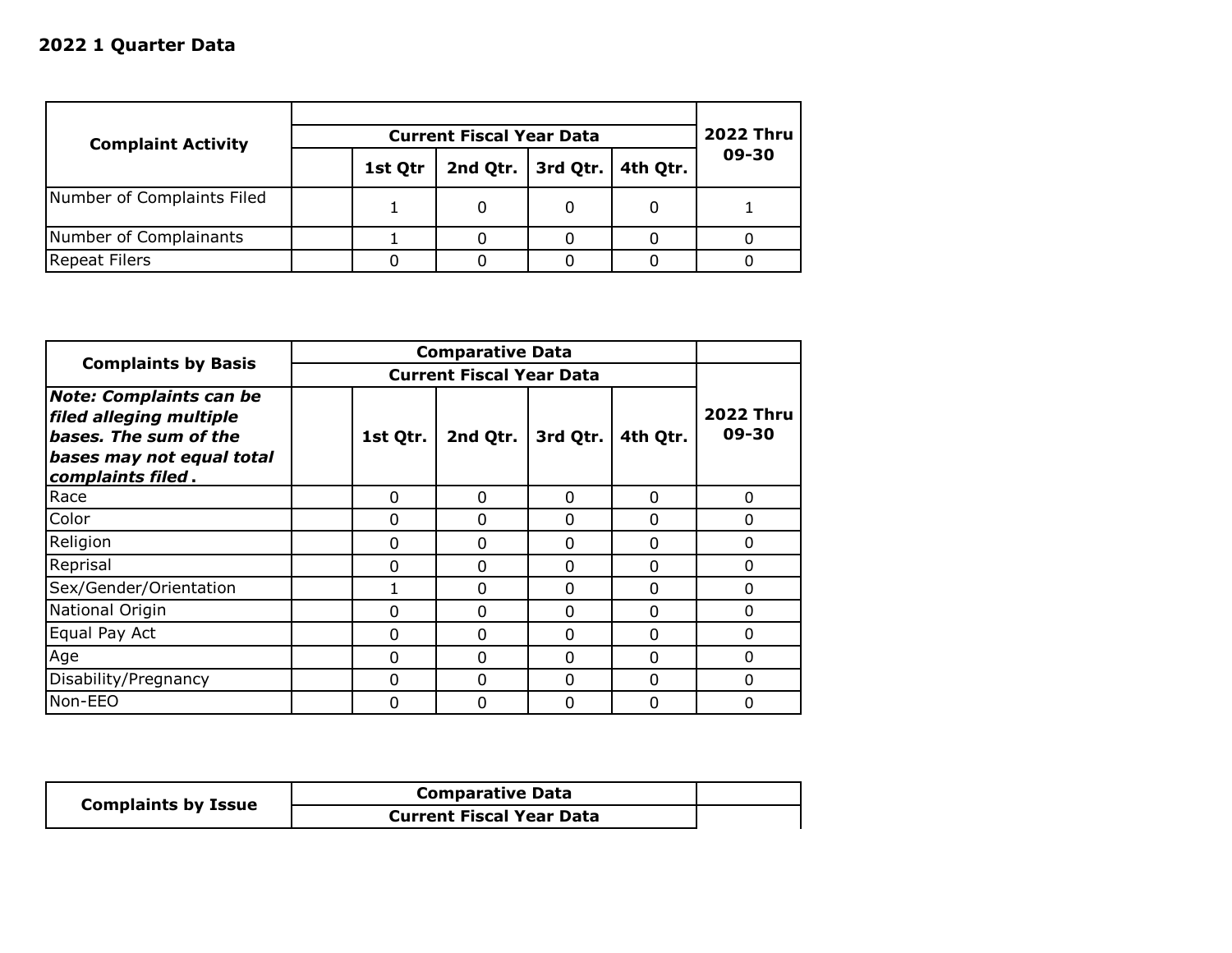| <b>Note: Complaints can be</b><br>filed alleging multiple<br>issues. The sum of the<br>issues may not equal total<br>complaints filed. | 1st Qtr.         | 2nd Qtr.         | 3rd Qtr.       | 4th Qtr.         | <b>2022 Thru</b><br>09-30 |
|----------------------------------------------------------------------------------------------------------------------------------------|------------------|------------------|----------------|------------------|---------------------------|
| Appointment/Hire                                                                                                                       | $\mathbf{1}$     | $\overline{0}$   | 0              | 0                | 0                         |
| Assignment of Duties                                                                                                                   | 0                | $\overline{0}$   | 0              | $\overline{0}$   | 0                         |
| Awards                                                                                                                                 | $\overline{0}$   | $\overline{0}$   | $\overline{0}$ | $\overline{0}$   | 0                         |
| Conversion to Full-time                                                                                                                | $\overline{0}$   | $\overline{0}$   | 0              | $\overline{0}$   | 0                         |
| <b>Disciplinary Action</b>                                                                                                             |                  |                  |                |                  |                           |
| Demotion                                                                                                                               | $\pmb{0}$        | $\boldsymbol{0}$ | 0              | $\mathbf 0$      | $\mathbf 0$               |
| Reprimand                                                                                                                              | $\overline{0}$   | $\overline{0}$   | $\overline{0}$ | $\overline{0}$   | 0                         |
| Removal                                                                                                                                | $\mathbf 0$      | $\mathbf 0$      | 0              | $\mathbf 0$      | 0                         |
| Suspension                                                                                                                             | $\mathbf 0$      | $\overline{0}$   | 0              | $\mathbf 0$      | 0                         |
| Other                                                                                                                                  | $\mathbf 0$      | $\mathbf 0$      | $\mathbf 0$    | $\mathbf 0$      | 0                         |
| Duty Hours                                                                                                                             | $\mathbf 0$      | $\mathbf 0$      | 0              | $\mathbf 0$      | 0                         |
| <b>Evaluation Appraisal</b>                                                                                                            | $\mathbf 0$      | $\overline{0}$   | $\mathbf 0$    | $\overline{0}$   | 0                         |
| Examination/Test                                                                                                                       | $\mathbf 0$      | $\overline{0}$   | $\mathbf 0$    | $\mathbf 0$      | 0                         |
| <b>Harassment</b>                                                                                                                      |                  |                  |                |                  |                           |
| Non-Sexual                                                                                                                             | $\mathbf 0$      | $\mathbf 0$      | 0              | 0                | 0                         |
| Sexual                                                                                                                                 | $\overline{0}$   | $\overline{0}$   | $\overline{0}$ | $\overline{0}$   | 0                         |
| <b>Medical Examination</b>                                                                                                             | $\mathbf 0$      | $\overline{0}$   | 0              | $\overline{0}$   | 0                         |
| Pay (Including Overtime)                                                                                                               | $\mathbf 0$      | $\overline{0}$   | 0              | $\mathbf 0$      | 0                         |
| Promotion/Non-Selection                                                                                                                | 0                | $\mathbf 0$      | $\mathbf 0$    | $\mathbf 0$      | 0                         |
| Reassignment                                                                                                                           |                  |                  |                |                  |                           |
| Denied                                                                                                                                 | $\overline{0}$   | $\overline{0}$   | $\overline{0}$ | $\overline{0}$   | 0                         |
| Directed                                                                                                                               | 0                | $\mathbf 0$      | 0              | $\mathbf 0$      | 0                         |
| Reasonable Accommodation                                                                                                               | 0                | $\mathbf 0$      | 0              | $\mathbf 0$      | 0                         |
| Reinstatement                                                                                                                          | 0                | $\mathbf 0$      | 0              | $\mathbf 0$      | 0                         |
| Retirement                                                                                                                             | $\boldsymbol{0}$ | $\mathbf 0$      | 0              | $\mathbf 0$      | 0                         |
| Termination                                                                                                                            | $\pmb{0}$        | $\boldsymbol{0}$ | $\mathsf 0$    | $\boldsymbol{0}$ | $\pmb{0}$                 |
| Terms/Conditions of<br>Employment                                                                                                      | 1                | 0                | 0              | 0                | 0                         |
| Time and Attendance                                                                                                                    | $\mathbf 0$      | $\mathbf 0$      | 0              | $\mathbf 0$      | $\mathbf 0$               |
| Training                                                                                                                               | $\pmb{0}$        | $\pmb{0}$        | $\pmb{0}$      | $\pmb{0}$        | 0                         |
| Other                                                                                                                                  | $\pmb{0}$        | $\pmb{0}$        | $\pmb{0}$      | $\pmb{0}$        | 0                         |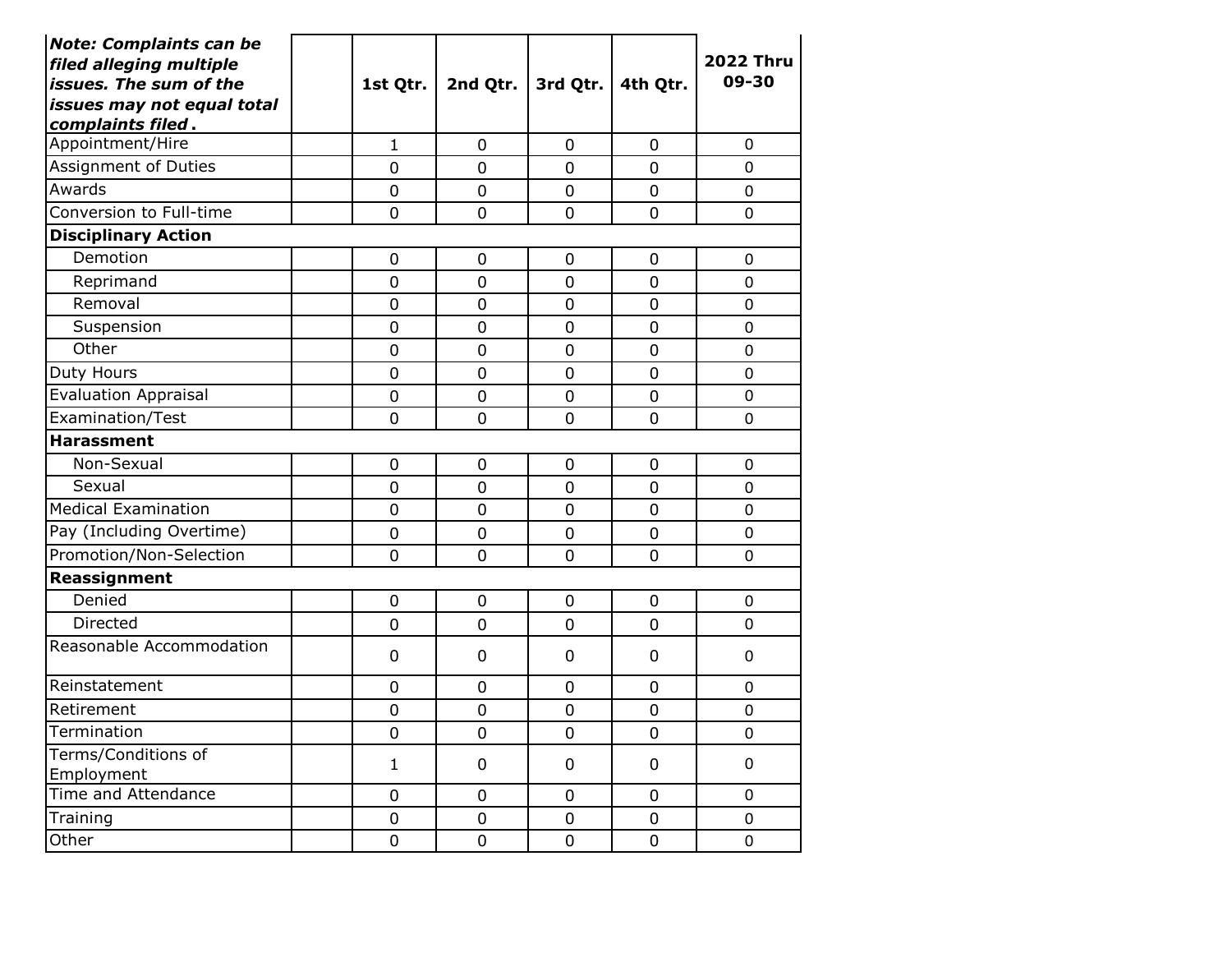|                                                  |                | <b>Comparative Data</b>         |          |          |                  |
|--------------------------------------------------|----------------|---------------------------------|----------|----------|------------------|
| <b>Processing Time</b>                           |                | <b>Current Fiscal Year Data</b> |          |          | <b>2022 Thru</b> |
|                                                  | 1st Qtr.       | 2nd Qtr.                        | 3rd Qtr. | 4th Qtr. | 09-30            |
| Complaints pending during                        |                |                                 |          |          |                  |
| fiscal year                                      |                |                                 |          |          |                  |
| Average number of days in<br>investigation stage | 0              | $\Omega$                        | $\Omega$ | $\Omega$ | $\Omega$         |
| Average number of days in<br>final action stage  | 0              | 0                               | 0        | 0        | 0                |
| Complaint pending during                         |                |                                 |          |          |                  |
| fiscal year where hearing was                    |                |                                 |          |          |                  |
| requested                                        |                |                                 |          |          |                  |
| Average number of days in                        | $\overline{0}$ | $\Omega$                        | $\Omega$ | 0        | $\mathbf{0}$     |
| investigation stage                              |                |                                 |          |          |                  |
| Average number of days in                        | $\Omega$       | $\Omega$                        | $\Omega$ | $\Omega$ | $\Omega$         |
| final action stage                               |                |                                 |          |          |                  |
| Complaint pending during                         |                |                                 |          |          |                  |
| fiscal year where hearing was                    |                |                                 |          |          |                  |
| not requested                                    |                |                                 |          |          |                  |
| Average number of days in                        | $\Omega$       | $\mathbf{0}$                    | 0        | $\Omega$ | $\Omega$         |
| investigation stage                              |                |                                 |          |          |                  |
| Average number of days in<br>final action stage  | 0              | O                               | 0        | $\Omega$ | 0                |

| <b>Complaints Dismissed by</b>                        |  |          | <b>Comparative Data</b>   |          |          |  |
|-------------------------------------------------------|--|----------|---------------------------|----------|----------|--|
| <b>Agency</b>                                         |  |          | <b>2022 Thru</b><br>09-30 |          |          |  |
|                                                       |  | 1st Qtr. | 2nd Qtr.                  | 3rd Qtr. | 4th Qtr. |  |
| Total Complaints Dismissed                            |  | 0        |                           |          |          |  |
| Average days pending prior to<br>dismissal            |  | 0        |                           |          | 0        |  |
| <b>Complaints Withdrawn by</b><br><b>Complainants</b> |  |          |                           |          |          |  |
| Total Complaints Withdrawn                            |  |          |                           |          |          |  |
|                                                       |  |          |                           |          |          |  |

**Comparative Data**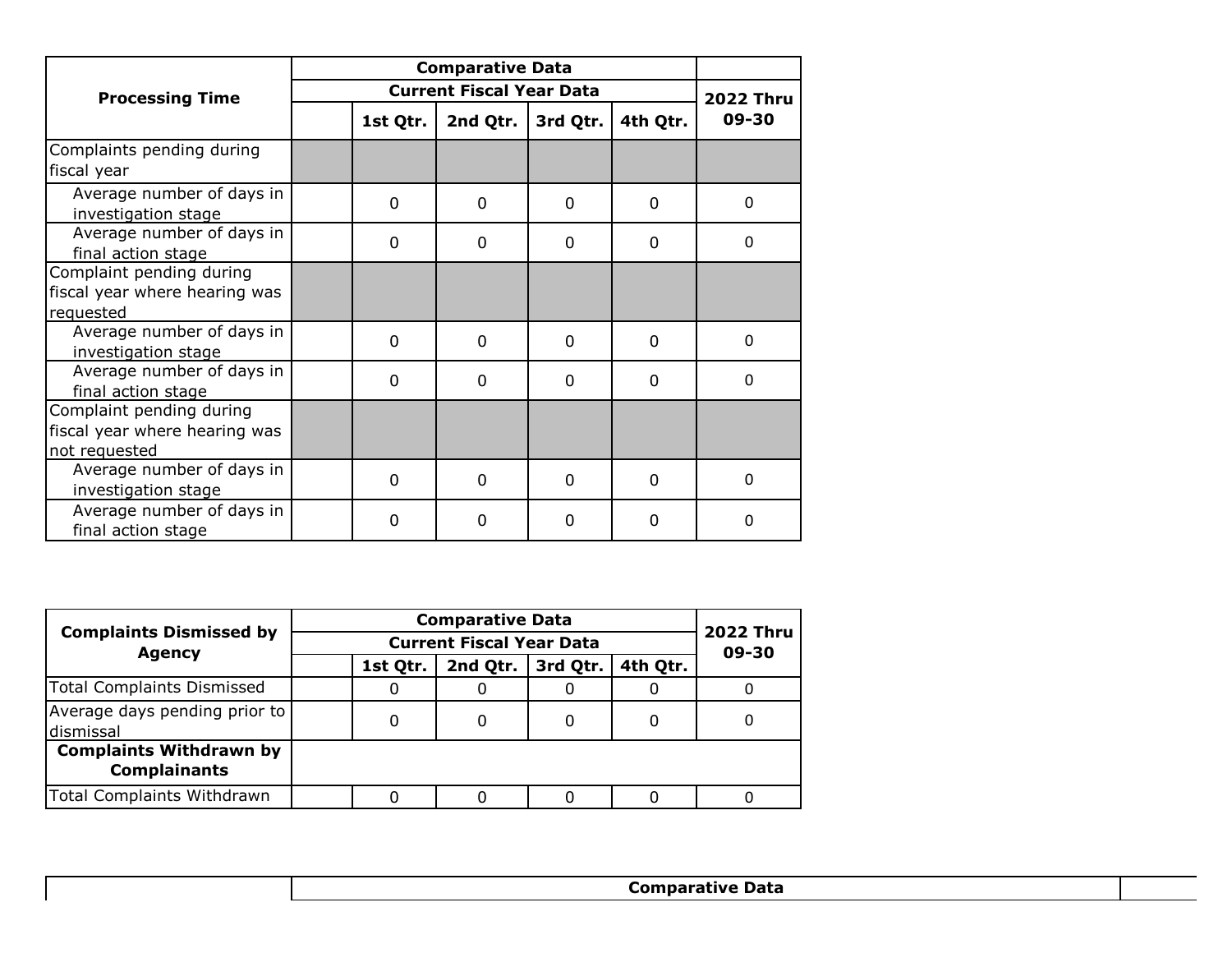| Total Final Actions Finding | <b>Current Fiscal Year Data</b> |  |          |               |          |               |  |          |   |               | 2022 TI |  |
|-----------------------------|---------------------------------|--|----------|---------------|----------|---------------|--|----------|---|---------------|---------|--|
| <b>Discrimination</b>       |                                 |  | 1st Qtr. |               | 2nd Otr. |               |  | 3rd Otr. |   | 4th Qtr.      |         |  |
|                             |                                 |  |          | $\frac{1}{2}$ |          | $\frac{0}{0}$ |  | %        | # | $\frac{6}{9}$ |         |  |
| Total Number Findings       |                                 |  |          |               |          |               |  |          |   |               |         |  |
| <b>Without Hearing</b>      |                                 |  |          | #DIV/0!       |          | #DIV/0!       |  | #DIV/0!  |   | #DIV/0!       |         |  |
| With Hearing                |                                 |  |          | #DIV/0!       |          | #DIV/0!       |  | #DIV/0!  |   | #DIV/0!       |         |  |

| <b>Findings of Discrimination</b>                                                                         |                |         |                | <b>Comparative Data</b>         |                |               |                |               |                |
|-----------------------------------------------------------------------------------------------------------|----------------|---------|----------------|---------------------------------|----------------|---------------|----------------|---------------|----------------|
| <b>Rendered by Basis</b>                                                                                  |                |         |                | <b>Current Fiscal Year Data</b> |                |               |                |               |                |
| <b>Note: Complaints can be</b>                                                                            | 1st Qtr.       |         |                | 2nd Qtr.                        | 3rd Qtr.       |               | 4th Qtr.       |               | 2022 Tl        |
| filed alleging multiple<br>bases. The sum of the<br>bases may not equal total<br>complaints and findings. |                | #       | #              | $\frac{0}{0}$                   | #              | $\frac{0}{0}$ | #              | $\frac{0}{0}$ | #              |
| <b>Total Number Findings</b>                                                                              | $\overline{0}$ |         | $\overline{0}$ |                                 | $\overline{0}$ |               | $\overline{0}$ |               |                |
| Race                                                                                                      | $\mathbf 0$    | #DIV/0! | $\overline{0}$ | #DIV/0!                         | $\overline{0}$ | #DIV/0!       | $\Omega$       | #DIV/0!       | $\Omega$       |
| Color                                                                                                     | 0              | #DIV/0! | $\mathbf{0}$   | #DIV/0!                         | 0              | #DIV/0!       | $\mathbf{0}$   | #DIV/0!       | $\overline{0}$ |
| Religion                                                                                                  | 0              | #DIV/0! | $\overline{0}$ | #DIV/0!                         | 0              | #DIV/0!       | $\mathbf 0$    | #DIV/0!       | $\Omega$       |
| Reprisal                                                                                                  | $\mathbf 0$    | #DIV/0! | $\overline{0}$ | #DIV/0!                         | $\overline{0}$ | #DIV/0!       | $\Omega$       | #DIV/0!       | $\Omega$       |
| Sex/Gender/Orientation                                                                                    | $\mathbf 0$    | #DIV/0! | $\Omega$       | #DIV/0!                         | $\mathbf{0}$   | #DIV/0!       | $\Omega$       | #DIV/0!       | $\Omega$       |
| National Origin                                                                                           | 0              | #DIV/0! | $\overline{0}$ | #DIV/0!                         | $\mathbf{0}$   | #DIV/0!       | $\mathbf 0$    | #DIV/0!       | $\overline{0}$ |
| Equal Pay Act                                                                                             | 0              | #DIV/0! | $\mathbf 0$    | #DIV/0!                         | $\mathbf 0$    | #DIV/0!       | $\Omega$       | #DIV/0!       | $\overline{0}$ |
| Age                                                                                                       | $\mathbf 0$    | #DIV/0! | $\Omega$       | #DIV/0!                         | $\mathbf{0}$   | #DIV/0!       | $\Omega$       | #DIV/0!       | $\Omega$       |
| Disability/Pregnancy                                                                                      | 0              | #DIV/0! | $\overline{0}$ | #DIV/0!                         | 0              | #DIV/0!       | $\mathbf{0}$   | #DIV/0!       | $\overline{0}$ |
| Non-EEO                                                                                                   | $\mathbf 0$    | #DIV/0! | $\overline{0}$ | #DIV/0!                         | $\Omega$       | #DIV/0!       | $\Omega$       | #DIV/0!       | $\overline{0}$ |
|                                                                                                           |                |         |                |                                 |                |               |                |               |                |
| <b>Findings After Hearing</b>                                                                             | $\overline{0}$ |         | $\overline{0}$ |                                 | $\overline{0}$ |               | $\overline{0}$ |               | $\overline{0}$ |
| Race                                                                                                      | $\pmb{0}$      | #DIV/0! | $\mathbf{0}$   | #DIV/0!                         | 0              | #DIV/0!       | $\mathbf 0$    | #DIV/0!       | $\overline{0}$ |
| Color                                                                                                     | 0              | #DIV/0! | $\mathbf{0}$   | #DIV/0!                         | $\mathbf 0$    | #DIV/0!       | $\mathbf 0$    | #DIV/0!       | $\Omega$       |
| Religion                                                                                                  | $\mathbf 0$    | #DIV/0! | $\mathbf{0}$   | #DIV/0!                         | $\mathbf{0}$   | #DIV/0!       | $\mathbf{0}$   | #DIV/0!       | $\Omega$       |
| Reprisal                                                                                                  | 0              | #DIV/0! | $\overline{0}$ | #DIV/0!                         | $\mathbf 0$    | #DIV/0!       | $\mathbf 0$    | #DIV/0!       | $\overline{0}$ |
| Sex/Gender/Orientation                                                                                    | 0              | #DIV/0! | $\mathbf 0$    | #DIV/0!                         | 0              | #DIV/0!       | $\mathbf 0$    | #DIV/0!       | $\mathbf 0$    |
| National Origin                                                                                           | 0              | #DIV/0! | $\overline{0}$ | #DIV/0!                         | 0              | #DIV/0!       | 0              | #DIV/0!       | 0              |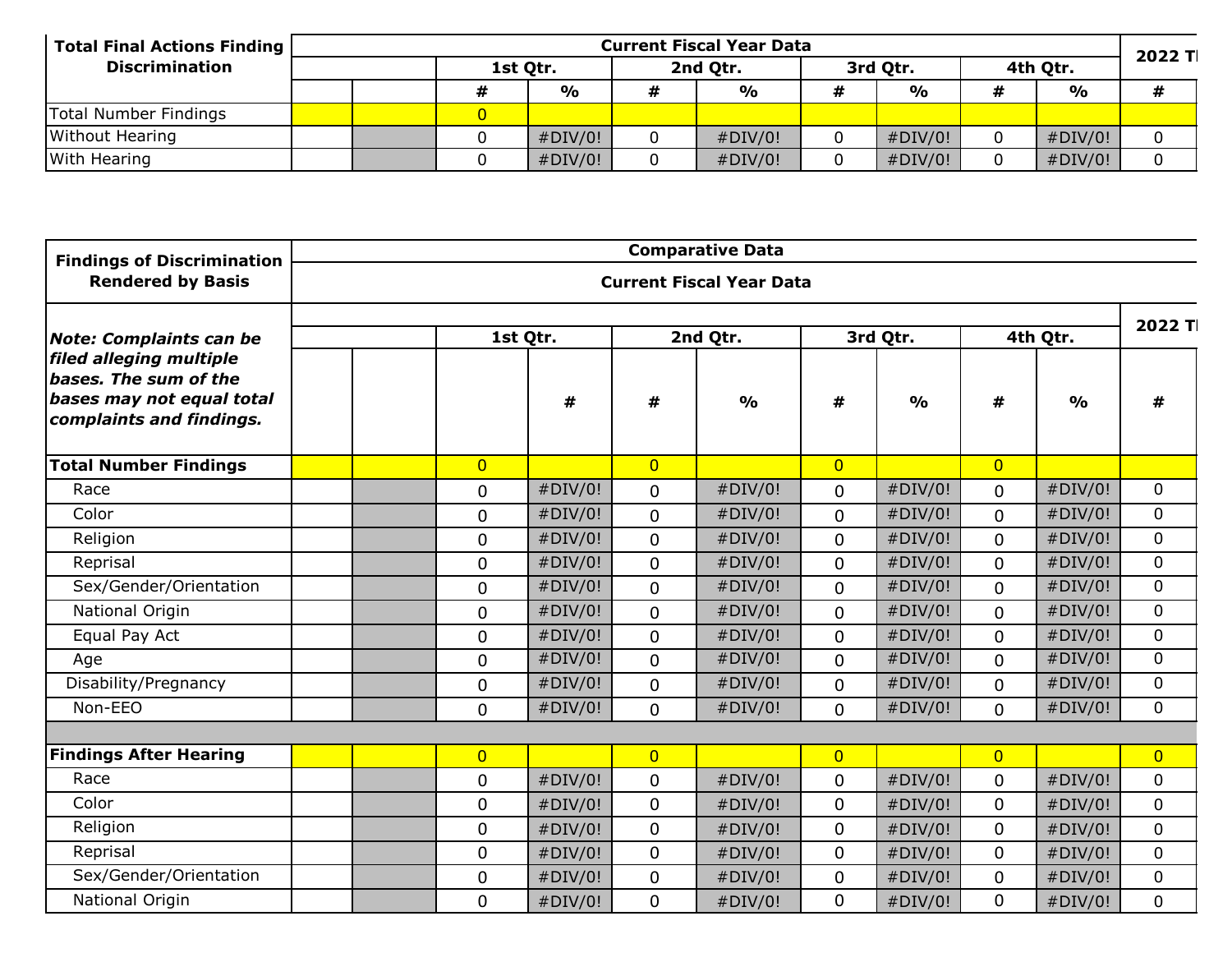| Equal Pay Act                   | 0              | #DIV/0! | 0              | #DIV/0! | 0              | #DIV/0! | 0            | #DIV/0! | 0 |
|---------------------------------|----------------|---------|----------------|---------|----------------|---------|--------------|---------|---|
| Age                             | 0              | #DIV/0! | 0              | #DIV/0! | 0              | #DIV/0! | $\mathbf{0}$ | #DIV/0! | 0 |
| Disability/Pregnancy            | 0              | #DIV/0! | 0              | #DIV/0! | 0              | #DIV/0! | $\mathbf{0}$ | #DIV/0! | 0 |
| Non-EEO                         | 0              | #DIV/0! | 0              | #DIV/0! | 0              | #DIV/0! | 0            | #DIV/0! | 0 |
|                                 |                |         |                |         |                |         |              |         |   |
| <b>Findings Without Hearing</b> | $\overline{0}$ |         | $\overline{0}$ |         | $\overline{0}$ |         |              |         |   |
| Race                            | 0              | #DIV/0! | 0              | #DIV/0! | 0              | #DIV/0! | $\mathbf 0$  | #DIV/0! | 0 |
| Color                           | 0              | #DIV/0! | 0              | #DIV/0! | 0              | #DIV/0! | $\mathbf{0}$ | #DIV/0! | 0 |
| Religion                        | 0              | #DIV/0! | 0              | #DIV/0! | 0              | #DIV/0! | 0            | #DIV/0! | 0 |
| Reprisal                        | 0              | #DIV/0! | 0              | #DIV/0! | 0              | #DIV/0! | 0            | #DIV/0! | 0 |
| Sex/Gender/Orientation          | 0              | #DIV/0! | 0              | #DIV/0! | 0              | #DIV/0! | $\mathbf{0}$ | #DIV/0! | 0 |
| National Origin                 | 0              | #DIV/0! | 0              | #DIV/0! | 0              | #DIV/0! | $\mathbf{0}$ | #DIV/0! | 0 |
| Equal Pay Act                   | 0              | #DIV/0! | 0              | #DIV/0! | 0              | #DIV/0! | $\mathbf{0}$ | #DIV/0! | 0 |
| Age                             | 0              | #DIV/0! | 0              | #DIV/0! | 0              | #DIV/0! | $\mathbf{0}$ | #DIV/0! | 0 |
| Disability/Pregnancy            | 0              | #DIV/0! | 0              | #DIV/0! | 0              | #DIV/0! | 0            | #DIV/0! | 0 |
| Non-EEO                         | 0              | #DIV/0! | 0              | #DIV/0! | 0              | #DIV/0! | $\mathbf{0}$ | #DIV/0! | 0 |

|                                   | <b>Comparative Data</b> |                |               |                |                                 |                |               |                |               |                |  |  |  |
|-----------------------------------|-------------------------|----------------|---------------|----------------|---------------------------------|----------------|---------------|----------------|---------------|----------------|--|--|--|
| <b>Findings of Discrimination</b> |                         |                |               |                | <b>Current Fiscal Year Data</b> |                |               |                |               | 2022 Tl        |  |  |  |
| <b>Rendered by Issue</b>          | 1st Qtr.                |                |               |                | 2nd Qtr.                        |                | 3rd Qtr.      |                | 4th Qtr.      |                |  |  |  |
|                                   |                         | #              | $\frac{0}{0}$ | #              | $\frac{1}{2}$                   | #              | $\frac{0}{0}$ | #              | $\frac{O}{O}$ | #              |  |  |  |
| <b>Total Number Findings</b>      |                         | $\overline{0}$ |               | $\overline{0}$ |                                 | $\overline{0}$ |               | $\overline{0}$ |               | $\overline{0}$ |  |  |  |
| Appointment/Hire                  |                         | 0              | #DIV/0!       | $\mathbf 0$    | #DIV/0!                         | $\mathbf 0$    | #DIV/0!       | $\mathbf 0$    | #DIV/0!       | 0              |  |  |  |
| Assignment of Duties              |                         | 0              | #DIV/0!       | 0              | #DIV/0!                         | 0              | #DIV/0!       | 0              | #DIV/0!       | 0              |  |  |  |
| Awards                            |                         | 0              | #DIV/0!       | $\mathbf 0$    | #DIV/0!                         | 0              | #DIV/0!       | $\mathbf 0$    | #DIV/0!       | 0              |  |  |  |
| Conversion to Full-time           |                         | 0              | #DIV/0!       | 0              | #DIV/0!                         | 0              | #DIV/0!       | 0              | #DIV/0!       | 0              |  |  |  |
| Disciplinary Action               |                         | 0              | #DIV/0!       | $\mathbf 0$    | #DIV/0!                         | $\Omega$       | #DIV/0!       | $\mathbf 0$    | #DIV/0!       | 0              |  |  |  |
| Demotion                          |                         | 0              | #DIV/0!       | $\mathbf 0$    | #DIV/0!                         | $\Omega$       | #DIV/0!       | $\mathbf 0$    | #DIV/0!       | $\mathbf{0}$   |  |  |  |
| Reprimand                         |                         | 0              | #DIV/0!       | $\mathbf 0$    | #DIV/0!                         | $\Omega$       | #DIV/0!       | $\mathbf{0}$   | #DIV/0!       | 0              |  |  |  |
| Suspension                        |                         | 0              | #DIV/0!       | $\mathbf{0}$   | #DIV/0!                         | $\Omega$       | #DIV/0!       | $\mathbf{0}$   | #DIV/0!       | 0              |  |  |  |
| Removal                           |                         | 0              | #DIV/0!       | $\Omega$       | #DIV/0!                         | $\Omega$       | #DIV/0!       | $\Omega$       | #DIV/0!       | 0              |  |  |  |
| Other                             |                         | 0              | #DIV/0!       | $\mathbf 0$    | #DIV/0!                         | $\Omega$       | #DIV/0!       | $\mathbf 0$    | #DIV/0!       | 0              |  |  |  |
| Duty Hours                        |                         | 0              | #DIV/0!       | $\mathbf 0$    | #DIV/0!                         | 0              | #DIV/0!       | $\mathbf 0$    | #DIV/0!       |                |  |  |  |
| <b>Evaluation Appraisal</b>       |                         | 0              | #DIV/0!       | $\mathbf 0$    | #DIV/0!                         | $\Omega$       | #DIV/0!       | 0              | #DIV/0!       | 0              |  |  |  |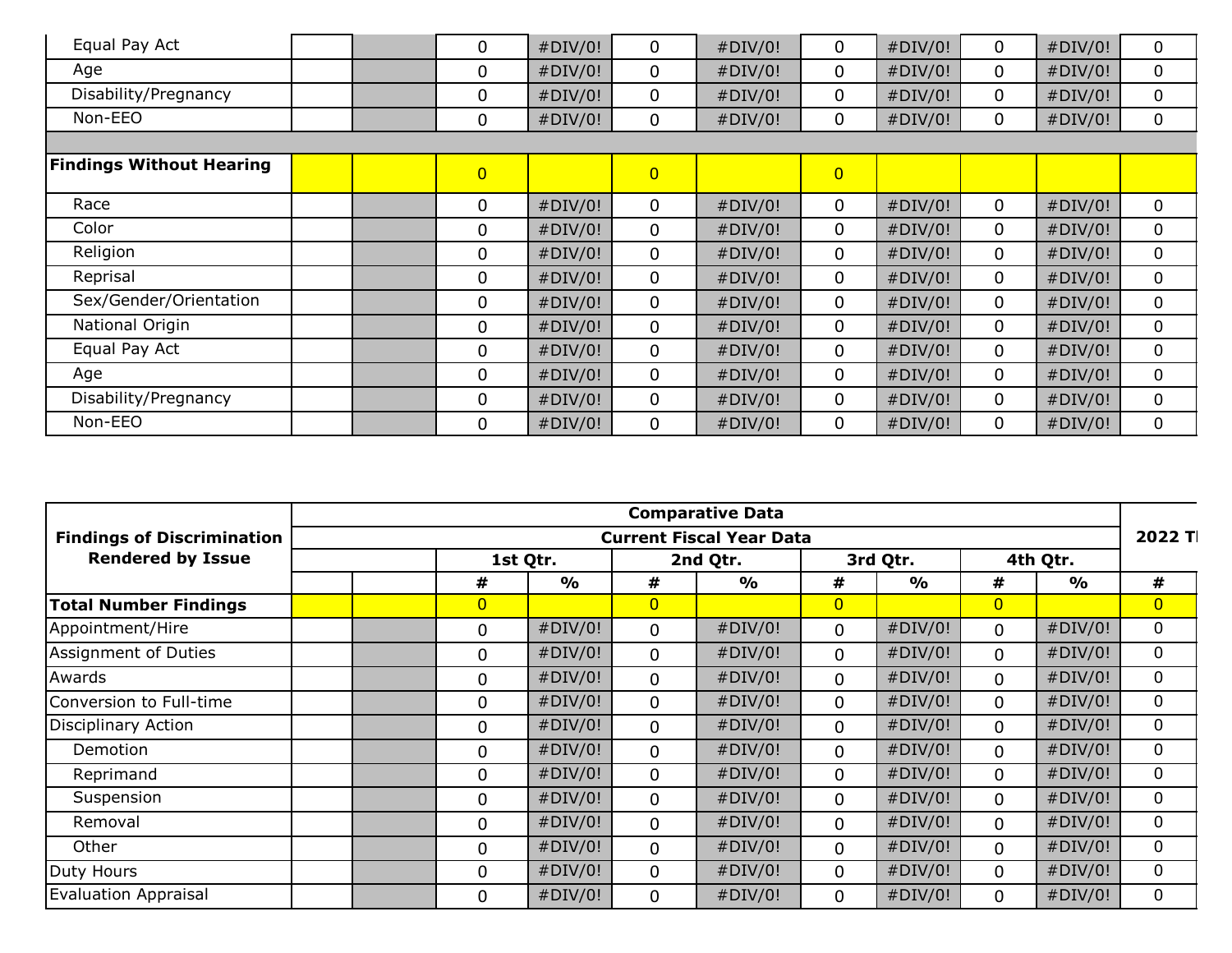| Examination/Test              | 0              | #DIV/0! | 0              | #DIV/0! | 0              | #DIV/0! | 0              | #DIV/0! | 0                |
|-------------------------------|----------------|---------|----------------|---------|----------------|---------|----------------|---------|------------------|
| Harassment                    | $\pmb{0}$      | #DIV/0! | $\mathbf 0$    | #DIV/0! | $\mathbf 0$    | #DIV/0! | $\mathbf 0$    | #DIV/0! | $\mathbf 0$      |
| Non-Sexual                    | 0              | #DIV/0! | $\mathbf 0$    | #DIV/0! | $\mathbf 0$    | #DIV/0! | $\mathbf 0$    | #DIV/0! | $\mathbf 0$      |
| Sexual                        | $\mathbf 0$    | #DIV/0! | 0              | #DIV/0! | 0              | #DIV/0! | $\mathbf 0$    | #DIV/0! | $\mathbf 0$      |
| <b>Medical Examination</b>    | $\mathbf 0$    | #DIV/0! | 0              | #DIV/0! | 0              | #DIV/0! | $\mathbf 0$    | #DIV/0! | $\mathbf 0$      |
| Pay (Including Overtime)      | 0              | #DIV/0! | $\mathbf 0$    | #DIV/0! | 0              | #DIV/0! | 0              | #DIV/0! | $\mathbf 0$      |
| Promotion/Non-Selection       | $\pmb{0}$      | #DIV/0! | $\mathbf 0$    | #DIV/0! | $\mathbf 0$    | #DIV/0! | $\mathbf 0$    | #DIV/0! | $\mathbf 0$      |
| Reassignment                  | 0              | #DIV/0! | $\mathbf 0$    | #DIV/0! | $\mathbf 0$    | #DIV/0! | $\mathbf 0$    | #DIV/0! | $\mathbf 0$      |
| Denied                        | 0              | #DIV/0! | $\mathbf 0$    | #DIV/0! | $\mathbf 0$    | #DIV/0! | $\mathbf 0$    | #DIV/0! | $\boldsymbol{0}$ |
| Directed                      | 0              | #DIV/0! | $\mathbf 0$    | #DIV/0! | $\mathbf 0$    | #DIV/0! | $\mathbf 0$    | #DIV/0! | $\boldsymbol{0}$ |
| Reasonable Accommodation      | $\mathbf 0$    | #DIV/0! | 0              | #DIV/0! | 0              | #DIV/0! | 0              | #DIV/0! | $\mathbf 0$      |
| Reinstatement                 | 0              | #DIV/0! | $\mathbf 0$    | 0%      | $\mathbf 0$    | #DIV/0! | $\mathbf 0$    | #DIV/0! | $\mathbf 0$      |
| Retirement                    | 0              | #DIV/0! | $\mathbf 0$    | #DIV/0! | $\mathbf 0$    | #DIV/0! | $\mathbf 0$    | #DIV/0! | $\boldsymbol{0}$ |
| Termination                   | $\mathbf 0$    | #DIV/0! | $\mathbf 0$    | #DIV/0! | $\mathbf 0$    | #DIV/0! | $\mathbf 0$    | #DIV/0! | $\mathbf 0$      |
| Terms/Conditions of           | 0              | #DIV/0! | 0              | #DIV/0! | $\mathbf 0$    | #DIV/0! | $\mathbf 0$    | #DIV/0! | $\mathbf 0$      |
| Time and Attendance           | $\mathbf 0$    | #DIV/0! | $\mathbf 0$    | #DIV/0! | $\mathbf 0$    | #DIV/0! | $\mathbf 0$    | #DIV/0! | $\mathbf 0$      |
| Training                      | 0              | #DIV/0! | $\mathbf 0$    | #DIV/0! | $\mathbf 0$    | #DIV/0! | $\mathbf 0$    | #DIV/0! | $\mathbf 0$      |
| Other                         | 0              | #DIV/0! | $\mathbf 0$    | #DIV/0! | $\mathbf 0$    | #DIV/0! | $\mathbf 0$    | #DIV/0! | $\boldsymbol{0}$ |
|                               |                |         |                |         |                |         |                |         |                  |
| <b>Findings After Hearing</b> | $\overline{0}$ |         | $\overline{0}$ |         | $\overline{0}$ |         | $\overline{0}$ |         | $\overline{0}$   |
| Appointment/Hire              | $\mathbf 0$    | #DIV/0! | $\pmb{0}$      | #DIV/0! | $\mathbf 0$    | #DIV/0! | $\pmb{0}$      | #DIV/0! | $\mathbf 0$      |
| Assignment of Duties          | $\mathbf 0$    | #DIV/0! | 0              | #DIV/0! | 0              | #DIV/0! | $\mathbf 0$    | #DIV/0! | $\mathbf 0$      |
| Awards                        | $\mathbf 0$    | #DIV/0! | $\mathbf 0$    | #DIV/0! | $\mathbf 0$    | #DIV/0! | $\mathbf 0$    | #DIV/0! | $\mathbf 0$      |
| Conversion to Full-time       | 0              | #DIV/0! | $\mathbf 0$    | #DIV/0! | $\mathbf 0$    | #DIV/0! | $\mathbf 0$    | #DIV/0! | $\mathbf 0$      |
| <b>Disciplinary Action</b>    |                |         |                |         |                |         |                |         |                  |
| Demotion                      |                |         |                |         |                |         |                |         |                  |
| Reprimand                     | 0              | #DIV/0! | $\mathbf 0$    | #DIV/0! | $\mathbf 0$    | #DIV/0! | $\mathbf 0$    | #DIV/0! | $\mathbf 0$      |
|                               | $\mathbf 0$    | #DIV/0! | $\mathbf 0$    | #DIV/0! | $\mathbf 0$    | #DIV/0! | $\mathbf 0$    | #DIV/0! | $\mathbf 0$      |
| Suspension                    | $\pmb{0}$      | #DIV/0! | 0              | #DIV/0! | 0              | #DIV/0! | 0              | #DIV/0! | $\mathbf 0$      |
| Removal                       | $\mathbf 0$    | #DIV/0! | 0              | #DIV/0! | 0              | #DIV/0! | 0              | #DIV/0! | $\pmb{0}$        |
| Other                         | 0              | #DIV/0! | 0              | #DIV/0! | 0              | #DIV/0! | 0              | #DIV/0! | $\mathbf 0$      |
| <b>Duty Hours</b>             | 0              | #DIV/0! | $\mathbf 0$    | #DIV/0! | $\mathbf 0$    | #DIV/0! | $\mathbf{0}$   | #DIV/0! | $\mathbf 0$      |
| <b>Evaluation Appraisal</b>   | 0              | #DIV/0! | $\mathbf 0$    | #DIV/0! | $\mathbf 0$    | #DIV/0! | $\mathbf 0$    | #DIV/0! | $\mathbf 0$      |
| Examination/Test              | 0              | #DIV/0! | $\mathbf 0$    | #DIV/0! | $\mathbf 0$    | #DIV/0! | $\mathbf 0$    | #DIV/0! | $\mathbf 0$      |
| Harassment                    |                |         |                |         |                |         |                |         |                  |
| Non-Sexual                    | 0              | #DIV/0! | $\mathbf 0$    | #DIV/0! | $\mathbf 0$    | #DIV/0! | $\mathbf 0$    | #DIV/0! | $\mathbf 0$      |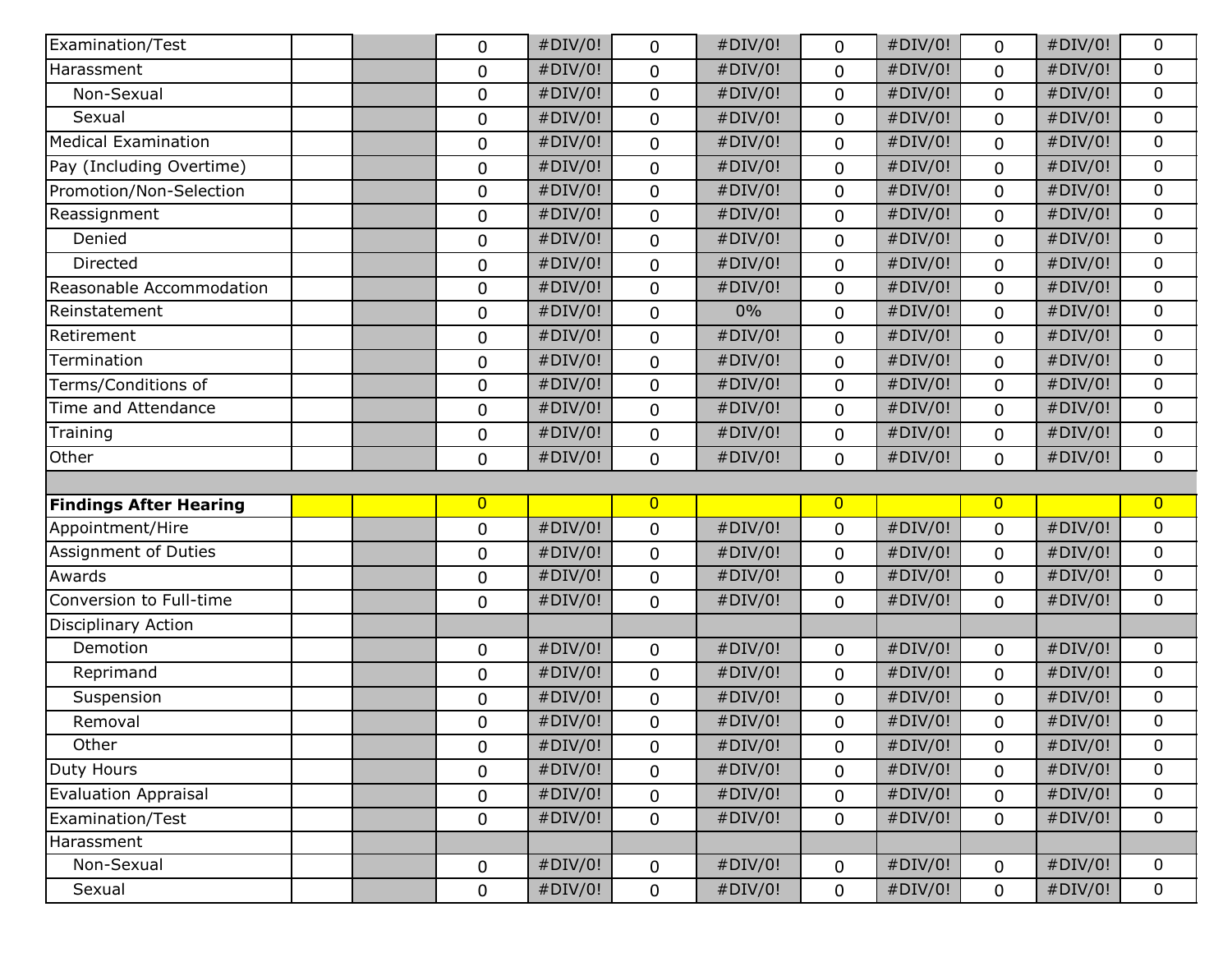| <b>Medical Examination</b>        | 0              | #DIV/0! | 0              | #DIV/0! | 0           | #DIV/0! | 0            | #DIV/0! | 0              |
|-----------------------------------|----------------|---------|----------------|---------|-------------|---------|--------------|---------|----------------|
| Pay (Including Overtime)          | $\pmb{0}$      | #DIV/0! | $\mathbf 0$    | #DIV/0! | $\mathbf 0$ | #DIV/0! | $\mathbf 0$  | #DIV/0! | 0              |
| Promotion/Non-Selection           | $\mathbf 0$    | #DIV/0! | $\mathbf 0$    | #DIV/0! | $\mathbf 0$ | #DIV/0! | $\mathbf 0$  | #DIV/0! | $\mathbf 0$    |
| Reassignment                      |                |         |                |         |             |         |              |         |                |
| Denied                            | 0              | #DIV/0! | $\mathbf 0$    | #DIV/0! | $\mathbf 0$ | #DIV/0! | $\mathbf 0$  | #DIV/0! | 0              |
| Directed                          | $\pmb{0}$      | #DIV/0! | $\mathbf 0$    | #DIV/0! | $\mathbf 0$ | #DIV/0! | $\mathbf 0$  | #DIV/0! | $\mathbf 0$    |
| Reasonable Accommodation          | 0              | #DIV/0! | $\mathbf 0$    | #DIV/0! | 0           | #DIV/0! | 0            | #DIV/0! | 0              |
| Reinstatement                     | $\mathbf 0$    | #DIV/0! | $\mathbf 0$    | #DIV/0! | $\mathbf 0$ | #DIV/0! | $\mathbf 0$  | #DIV/0! | 0              |
| Retirement                        | $\pmb{0}$      | #DIV/0! | $\mathbf 0$    | #DIV/0! | $\mathbf 0$ | #DIV/0! | $\mathbf 0$  | #DIV/0! | 0              |
| Termination                       | $\pmb{0}$      | #DIV/0! | $\mathbf 0$    | #DIV/0! | $\mathbf 0$ | #DIV/0! | $\mathbf 0$  | #DIV/0! | $\mathbf 0$    |
| Terms/Conditions of<br>Employment | 0              | #DIV/0! | 0              | #DIV/0! | $\mathbf 0$ | #DIV/0! | 0            | #DIV/0! | 0              |
| Time and Attendance               | $\mathbf 0$    | #DIV/0! | $\mathbf 0$    | #DIV/0! | $\mathbf 0$ | #DIV/0! | $\mathbf 0$  | #DIV/0! | $\mathbf 0$    |
| Training                          | $\pmb{0}$      | #DIV/0! | $\mathbf 0$    | #DIV/0! | $\mathbf 0$ | #DIV/0! | 0            | #DIV/0! | 0              |
| Other                             | $\mathbf 0$    | #DIV/0! | $\mathbf 0$    | #DIV/0! | $\mathbf 0$ | #DIV/0! | 0            | #DIV/0! | $\mathbf 0$    |
|                                   |                |         |                |         |             |         |              |         |                |
| <b>Findings Without Hearing</b>   | $\overline{0}$ |         | $\overline{0}$ |         |             |         |              |         |                |
| Appointment/Hire                  | $\pmb{0}$      | #DIV/0! | $\mathbf 0$    | #DIV/0! | $\mathbf 0$ | #DIV/0! | $\mathbf 0$  | #DIV/0! | $\overline{0}$ |
| Assignment of Duties              | $\mathbf 0$    | #DIV/0! | $\mathbf 0$    | #DIV/0! | $\mathbf 0$ | #DIV/0! | $\mathbf 0$  | #DIV/0! | 0              |
| Awards                            | 0              | #DIV/0! | $\mathbf 0$    | #DIV/0! | $\mathbf 0$ | #DIV/0! | 0            | #DIV/0! | 0              |
| Conversion to Full-time           | $\pmb{0}$      | #DIV/0! | $\mathbf 0$    | #DIV/0! | $\mathbf 0$ | #DIV/0! | $\mathbf 0$  | #DIV/0! | $\mathbf 0$    |
| <b>Disciplinary Action</b>        |                |         |                |         |             |         |              |         |                |
| Demotion                          | 0              | #DIV/0! | $\mathbf 0$    | #DIV/0! | $\mathbf 0$ | #DIV/0! | $\mathbf 0$  | #DIV/0! | $\mathbf 0$    |
| Reprimand                         | $\mathbf 0$    | #DIV/0! | $\mathbf 0$    | #DIV/0! | $\mathbf 0$ | #DIV/0! | $\mathbf 0$  | #DIV/0! | 0              |
| Suspension                        | $\mathbf 0$    | #DIV/0! | $\mathbf 0$    | #DIV/0! | $\pmb{0}$   | #DIV/0! | 0            | #DIV/0! | 0              |
| Removal                           | 0              | #DIV/0! | $\mathbf 0$    | #DIV/0! | $\mathbf 0$ | #DIV/0! | $\mathbf 0$  | #DIV/0! | $\mathbf 0$    |
| Other                             | $\pmb{0}$      | #DIV/0! | $\mathbf 0$    | #DIV/0! | $\mathbf 0$ | #DIV/0! | 0            | #DIV/0! | $\mathbf 0$    |
| <b>Duty Hours</b>                 | 0              | #DIV/0! | $\mathbf 0$    | #DIV/0! | $\mathbf 0$ | #DIV/0! | 0            | #DIV/0! | 0              |
| <b>Evaluation Appraisal</b>       | $\mathbf 0$    | #DIV/0! | 0              | #DIV/0! | 0           | #DIV/0! | 0            | #DIV/0! | 0              |
| Examination/Test                  | 0              | #DIV/0! | $\mathbf 0$    | #DIV/0! | $\mathbf 0$ | #DIV/0! | 0            | #DIV/0! | $\mathbf 0$    |
| Harassment                        |                |         |                |         |             |         |              |         |                |
| Non-Sexual                        | $\mathbf 0$    | #DIV/0! | $\mathbf 0$    | #DIV/0! | $\mathbf 0$ | #DIV/0! | $\mathbf 0$  | #DIV/0! | 0              |
| Sexual                            | $\mathbf 0$    | #DIV/0! | $\mathbf 0$    | #DIV/0! | $\mathbf 0$ | #DIV/0! | 0            | #DIV/0! | $\mathbf 0$    |
| <b>Medical Examination</b>        | 0              | #DIV/0! | 0              | #DIV/0! | $\mathbf 0$ | #DIV/0! | $\pmb{0}$    | #DIV/0! | $\mathbf 0$    |
| Pay (Including Overtime)          | 0              | #DIV/0! | $\mathbf 0$    | #DIV/0! | $\mathbf 0$ | #DIV/0! | $\mathsf{O}$ | #DIV/0! | $\mathbf 0$    |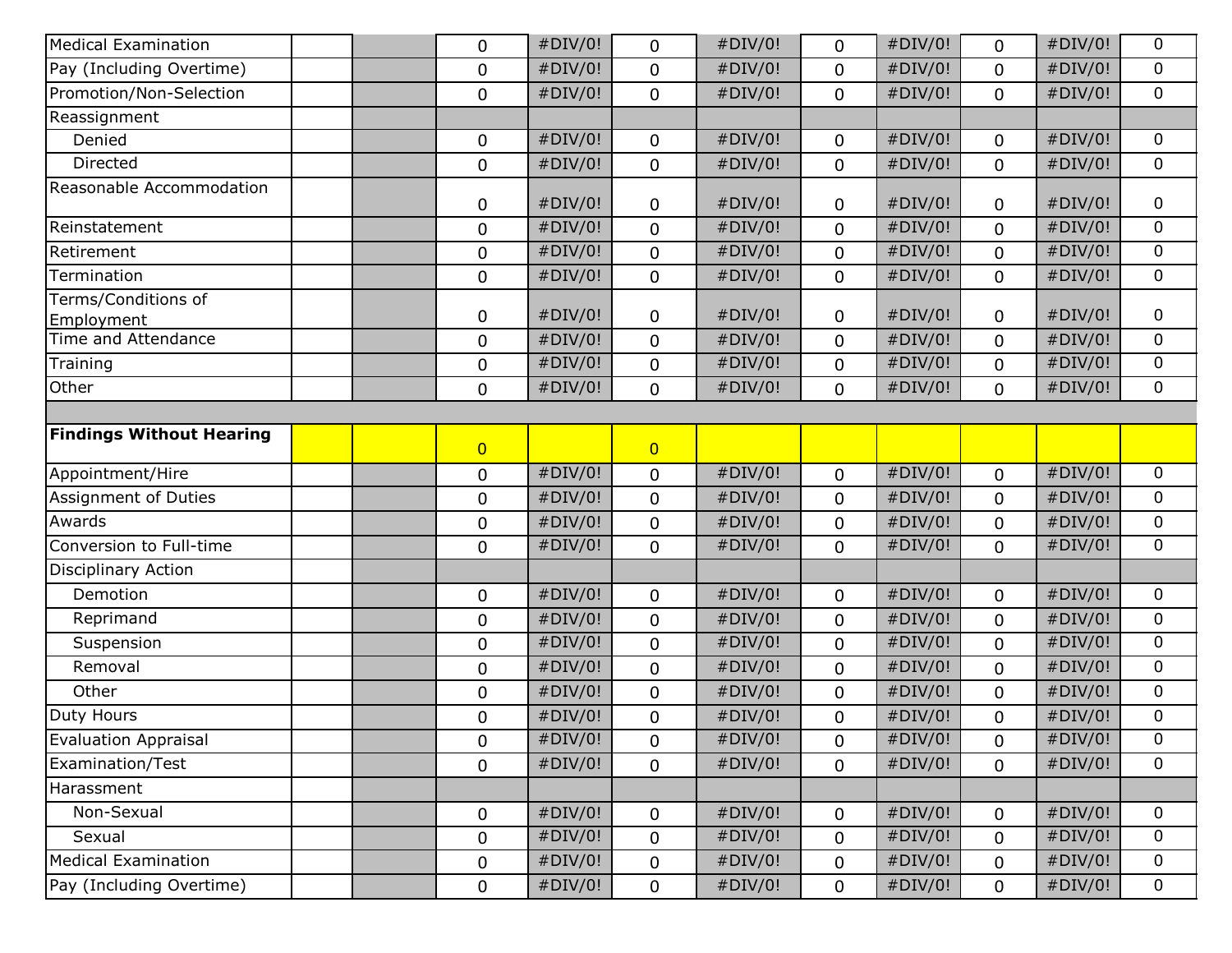| Promotion/Non-Selection           |  | 0 | #DIV/0! |             | #DIV/0! | $\Omega$    | #DIV/0! | $\Omega$     | #DIV/0! |   |
|-----------------------------------|--|---|---------|-------------|---------|-------------|---------|--------------|---------|---|
| Reassignment                      |  |   |         |             |         |             |         |              |         |   |
| Denied                            |  | 0 | #DIV/0! | 0           | #DIV/0! | $\mathbf 0$ | #DIV/0! | $\mathbf 0$  | #DIV/0! | 0 |
| Directed                          |  | 0 | #DIV/0! | 0           | #DIV/0! | 0           | #DIV/0! | $\mathbf{0}$ | #DIV/0! | 0 |
| Reasonable Accommodation          |  | 0 | #DIV/0! | 0           | #DIV/0! | 0           | #DIV/0! | $\mathbf 0$  | #DIV/0! |   |
| Reinstatement                     |  | 0 | #DIV/0! | 0           | #DIV/0! | $\mathbf 0$ | #DIV/0! | 0            | #DIV/0! | 0 |
| Retirement                        |  | 0 | #DIV/0! | 0           | #DIV/0! | $\mathbf 0$ | #DIV/0! | $\mathbf{0}$ | #DIV/0! |   |
| Termination                       |  | 0 | #DIV/0! | 0           | #DIV/0! | 0           | #DIV/0! | $\mathbf 0$  | #DIV/0! | 0 |
| Terms/Conditions of<br>Employment |  | 0 | #DIV/0! | $\mathbf 0$ | #DIV/0! | 0           | #DIV/0! | $\mathbf 0$  | #DIV/0! | 0 |
| Time and Attendance               |  | 0 | #DIV/0! | 0           | #DIV/0! | $\mathbf 0$ | #DIV/0! | $\mathbf 0$  | #DIV/0! |   |
| Training                          |  | 0 | #DIV/0! | 0           | #DIV/0! | 0           | #DIV/0! | $\mathbf 0$  | #DIV/0! | 0 |
| Other                             |  | 0 | #DIV/0! |             | #DIV/0! | 0           | #DIV/0! | $\mathbf{0}$ | #DIV/0! | 0 |

| <b>Pending Complaints Filed</b>                         |                                 | <b>Comparative Data</b>   |          |              |              |  |  |
|---------------------------------------------------------|---------------------------------|---------------------------|----------|--------------|--------------|--|--|
| in Previous Fiscal Years by                             | <b>Current Fiscal Year Data</b> | <b>2022 Thru</b><br>09-30 |          |              |              |  |  |
| <b>Status</b>                                           | 1st Qtr.                        | 2nd Qtr.                  | 3rd Qtr. | 4th Qtr.     |              |  |  |
| Total complaints from<br>previous Fiscal Years          |                                 | $\mathbf{0}$              | 0        | 0            | 0            |  |  |
| <b>Total Complainants</b>                               |                                 | $\Omega$                  | 0        | <sup>0</sup> | <sup>0</sup> |  |  |
| <b>Number complaints pending</b>                        |                                 |                           |          |              |              |  |  |
| Investigation                                           | 0                               | 0                         |          | 0            | <sup>0</sup> |  |  |
| Hearing                                                 | 0                               |                           |          | 0            | 0            |  |  |
| Final Action                                            | 0                               | $\Omega$                  | 0        | 0            | $\Omega$     |  |  |
| Appeal with EEOC Office of<br><b>Federal Operations</b> | 0                               | $\Omega$                  | $\Omega$ | 0            | $\Omega$     |  |  |

| <b>Complaint Investigations</b> |  | <b>Current Fiscal Year Data</b>        |  | 2022 Thru |
|---------------------------------|--|----------------------------------------|--|-----------|
|                                 |  | 1st Qtr.  2nd Qtr.  3rd Qtr.  4th Qtr. |  | 09-30     |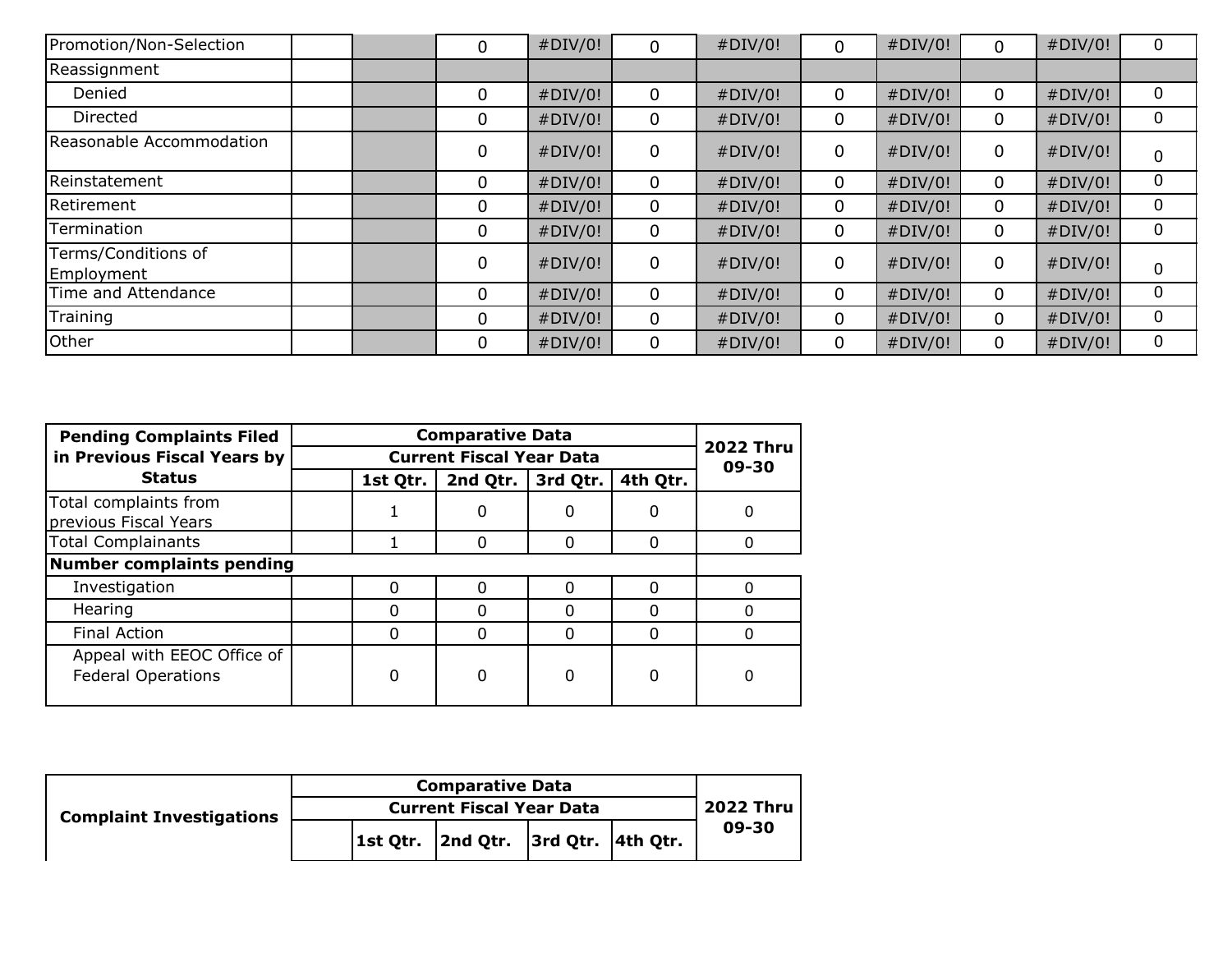| Pending Complaints Where |  |  |  |
|--------------------------|--|--|--|
| Investigations Exceeds   |  |  |  |
| Required Time Frames     |  |  |  |

## **Wyoming NATIONAL GUARD**

|                            |      |      | <b>Comparative Data</b>  |      |      |  |
|----------------------------|------|------|--------------------------|------|------|--|
| <b>Complaint Activity</b>  |      |      | <b>2022Thru</b><br>09-30 |      |      |  |
|                            | 2017 | 2018 | 2019                     | 2020 | 2021 |  |
| Number of Complaints Filed |      |      |                          |      |      |  |
| Number of Complainants     |      |      |                          |      |      |  |
| <b>Repeat Filers</b>       |      |      |                          |      |      |  |

| <b>Complaints by Basis</b>                                                                                                           |          |          |                                                                                                                                                                                         |          | 2021<br>O<br>O<br>0<br>O<br>0<br>0<br>0<br>0<br><sup>0</sup><br>$\Omega$<br><sup>0</sup><br>0<br><sup>0</sup><br>0<br>0 |  |
|--------------------------------------------------------------------------------------------------------------------------------------|----------|----------|-----------------------------------------------------------------------------------------------------------------------------------------------------------------------------------------|----------|-------------------------------------------------------------------------------------------------------------------------|--|
|                                                                                                                                      |          |          | <b>Comparative Data</b><br><b>Previous Fiscal Year Data</b><br><b>2022 Thru</b><br>09-30<br>2019<br>2020<br>0<br>0<br>0<br>O<br>0<br>O<br>O<br>0<br>$\Omega$<br>0<br>$\Omega$<br>0<br>0 |          |                                                                                                                         |  |
| <b>Note: Complaints can be</b><br>filed alleging multiple<br>bases. The sum of the<br>bases may not equal total<br>complaints filed. | 2017     | 2018     |                                                                                                                                                                                         |          |                                                                                                                         |  |
| Race                                                                                                                                 | O        | $\Omega$ |                                                                                                                                                                                         |          |                                                                                                                         |  |
| Color                                                                                                                                | 0        | $\Omega$ |                                                                                                                                                                                         |          |                                                                                                                         |  |
| Religion                                                                                                                             | 0        | 0        |                                                                                                                                                                                         |          |                                                                                                                         |  |
| Reprisal                                                                                                                             | 0        | 0        |                                                                                                                                                                                         |          |                                                                                                                         |  |
| Sex/Gender/Orientation                                                                                                               | 0        | $\Omega$ |                                                                                                                                                                                         |          |                                                                                                                         |  |
| National Origin                                                                                                                      | 0        | $\Omega$ |                                                                                                                                                                                         |          |                                                                                                                         |  |
| Equal Pay Act                                                                                                                        | 0        | $\Omega$ |                                                                                                                                                                                         |          |                                                                                                                         |  |
| Age                                                                                                                                  | 0        | $\Omega$ |                                                                                                                                                                                         |          |                                                                                                                         |  |
| Disability/Pregnancy                                                                                                                 | $\Omega$ | $\Omega$ | $\Omega$                                                                                                                                                                                | $\Omega$ |                                                                                                                         |  |
| Non-EEO                                                                                                                              | 0        | $\Omega$ | Ω                                                                                                                                                                                       | 0        | 0                                                                                                                       |  |

|                            | <b>Comparative Data</b>          |
|----------------------------|----------------------------------|
| <b>Complaints by Issue</b> | <b>Previous Fiscal Year Data</b> |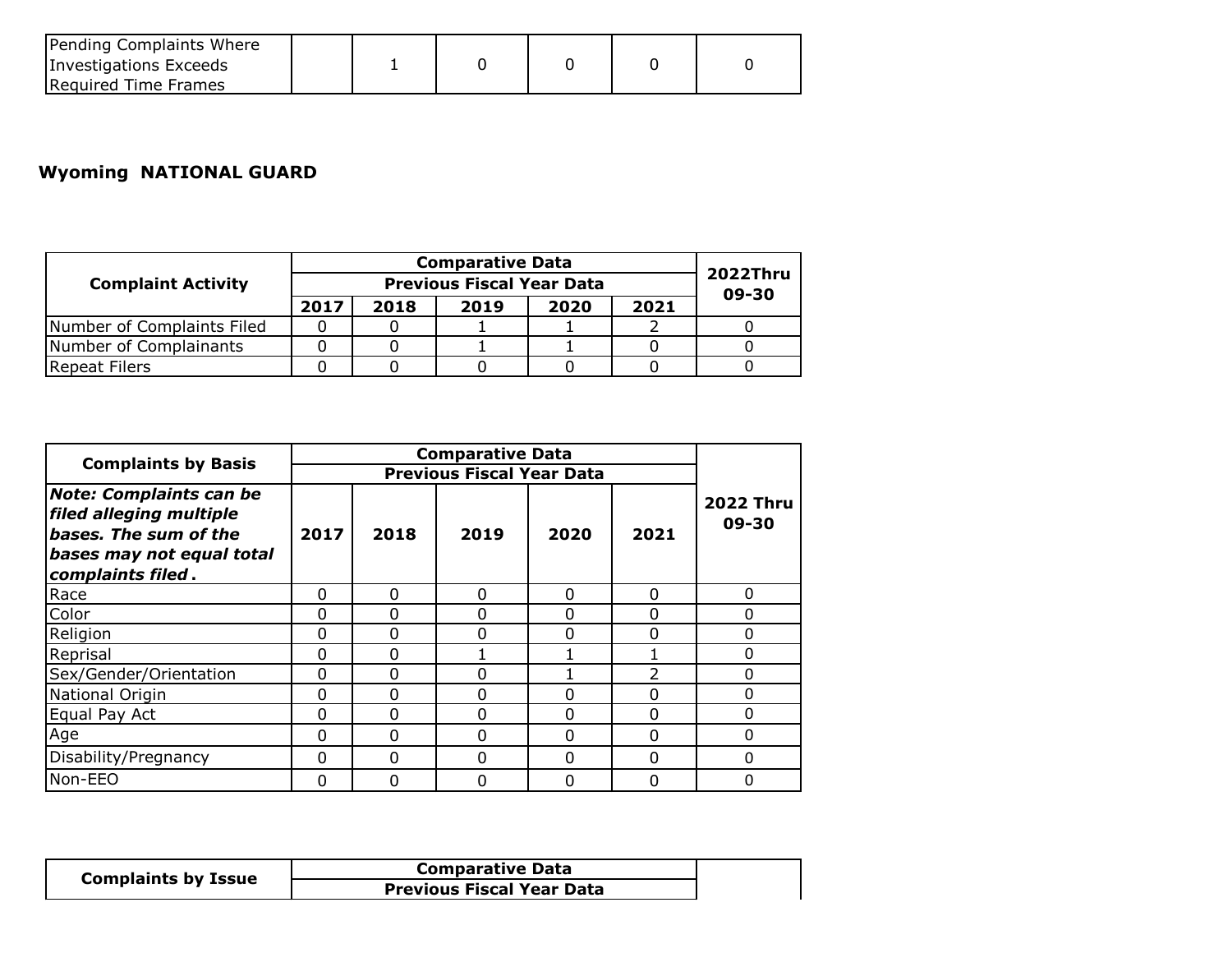| <b>Note: Complaints can be</b><br>filed alleging multiple<br>issues. The sum of the<br>issues may not equal total<br>complaints filed. | 2017           | 2018           | 2019           | 2020           | 2021             | <b>2022 Thru</b><br>09-30 |
|----------------------------------------------------------------------------------------------------------------------------------------|----------------|----------------|----------------|----------------|------------------|---------------------------|
| Appointment/Hire                                                                                                                       | $\overline{0}$ | $\overline{0}$ | $\overline{0}$ | $\overline{0}$ | $\overline{0}$   | $\Omega$                  |
| Assignment of Duties                                                                                                                   | $\overline{0}$ | 0              | $\overline{0}$ | $\overline{0}$ | $\overline{0}$   | 0                         |
| Awards                                                                                                                                 | $\overline{0}$ | $\overline{0}$ | $\overline{0}$ | $\Omega$       | $\overline{0}$   | $\mathbf 0$               |
| Conversion to Full-time                                                                                                                | 0              | $\mathbf 0$    | $\mathbf 0$    | $\mathbf 0$    | 0                | $\overline{0}$            |
| <b>Disciplinary Action</b>                                                                                                             |                |                |                |                |                  |                           |
| Demotion                                                                                                                               | $\overline{0}$ | $\mathbf 0$    | 0              | $\overline{0}$ | 0                | 0                         |
| Reprimand                                                                                                                              | $\overline{0}$ | $\overline{0}$ | $\overline{0}$ | $\overline{0}$ | 0                | $\overline{0}$            |
| Removal                                                                                                                                | $\overline{0}$ | $\overline{0}$ | $\overline{0}$ | $\overline{0}$ | $\mathbf{1}$     | $\overline{0}$            |
| Suspension                                                                                                                             | $\overline{0}$ | $\mathbf 0$    | $\overline{0}$ | $\mathbf 0$    | $\overline{0}$   | $\mathbf 0$               |
| Other                                                                                                                                  | $\overline{0}$ | $\overline{0}$ | $\mathbf{1}$   | $\overline{0}$ | $\mathbf{1}$     | 0                         |
| Duty Hours                                                                                                                             | $\mathbf 0$    | $\mathbf 0$    | $\overline{0}$ | $\mathbf 0$    | $\boldsymbol{0}$ | 0                         |
| <b>Evaluation Appraisal</b>                                                                                                            | $\mathbf 0$    | $\overline{0}$ | $\overline{0}$ | $\mathbf 0$    | $\overline{0}$   | $\mathbf 0$               |
| Examination/Test                                                                                                                       | $\overline{0}$ | $\overline{0}$ | $\overline{0}$ | $\overline{0}$ | 0                | 0                         |
| <b>Harassment</b>                                                                                                                      |                |                |                |                |                  |                           |
| Non-Sexual                                                                                                                             | 0              | $\mathbf 0$    | 0              | 1              | 0                | 0                         |
| Sexual                                                                                                                                 | $\overline{0}$ | $\overline{0}$ | $\overline{0}$ | $\mathbf 0$    | $\overline{0}$   | $\overline{0}$            |
| <b>Medical Examination</b>                                                                                                             | $\overline{0}$ | $\overline{0}$ | $\overline{0}$ | $\overline{0}$ | $\overline{0}$   | 0                         |
| Pay (Including Overtime)                                                                                                               | 0              | $\mathbf 0$    | $\mathbf 0$    | $\mathbf 0$    | 0                | 0                         |
| Promotion/Non-Selection                                                                                                                | $\overline{0}$ | $\overline{0}$ | 0              | $\overline{0}$ | 0                | $\overline{0}$            |
| Reassignment                                                                                                                           |                |                |                |                |                  |                           |
| Denied                                                                                                                                 | $\overline{0}$ | $\mathbf 0$    | 0              | $\overline{0}$ | 0                | 0                         |
| Directed                                                                                                                               | $\overline{0}$ | $\overline{0}$ | $\overline{0}$ | $\overline{0}$ | $\overline{0}$   | $\overline{0}$            |
| Reasonable Accommodation                                                                                                               | $\overline{0}$ | $\overline{0}$ | $\overline{0}$ | $\overline{0}$ | $\overline{0}$   | $\mathbf 0$               |
| Reinstatement                                                                                                                          | $\overline{0}$ | $\overline{0}$ | $\overline{0}$ | $\overline{0}$ | $\overline{0}$   | $\overline{0}$            |
| Retirement                                                                                                                             | $\overline{0}$ | $\mathbf 0$    | $\mathbf 0$    | $\mathbf 0$    | 0                | 0                         |
| Termination                                                                                                                            | 0              | $\overline{0}$ | $\overline{0}$ | $\overline{0}$ | 0                | $\overline{0}$            |
| Terms/Conditions of<br>Employment                                                                                                      | 0              | 0              | $\overline{0}$ | $\Omega$       | 0                | 0                         |
| Time and Attendance                                                                                                                    | $\overline{0}$ | $\mathbf 0$    | $\overline{0}$ | $\mathbf 0$    | 0                | 0                         |
| Training                                                                                                                               | $\mathbf 0$    | $\overline{0}$ | $\overline{0}$ | $\mathbf 0$    | $\mathbf 0$      | 0                         |
| Other                                                                                                                                  | $\overline{0}$ | $\overline{0}$ | $\overline{0}$ | $\overline{0}$ | $\overline{0}$   | $\overline{0}$            |

| <b>Comparative Data</b>          |  |
|----------------------------------|--|
| <b>Previous Fiscal Year Data</b> |  |
|                                  |  |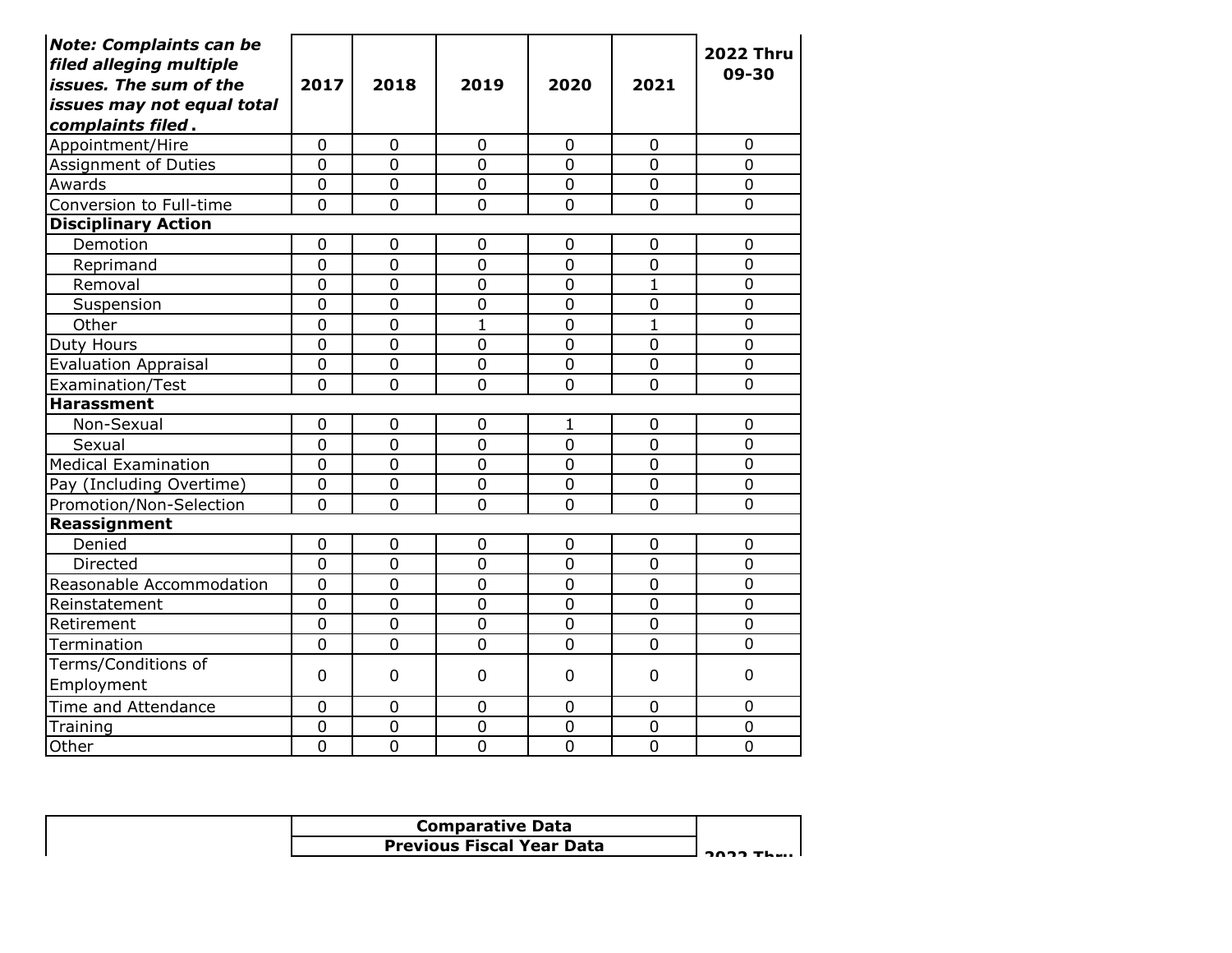| <b>Processing Time</b>                                                     | 2017           | 2018           | 2019        | 2020     | 2021        | ZUZZ THEY<br>09-30 |
|----------------------------------------------------------------------------|----------------|----------------|-------------|----------|-------------|--------------------|
| Complaints pending during<br>fiscal year                                   |                |                |             |          |             |                    |
| Average number of days in<br>investigation stage                           | $\Omega$       | $\overline{0}$ | 0           | $\Omega$ | $\mathbf 0$ | 0                  |
| Average number of days in<br>final action stage                            | $\overline{0}$ | 0              | $\Omega$    | 0        | 0           | 0                  |
| Complaint pending during<br>fiscal year where hearing was<br>requested     |                |                |             |          |             |                    |
| Average number of days in<br>investigation stage                           | $\mathbf{0}$   | 0              | $\Omega$    | $\Omega$ | 0           | 0                  |
| Average number of days in<br>final action stage                            | $\Omega$       | $\Omega$       | $\Omega$    | $\Omega$ | $\Omega$    | $\Omega$           |
| Complaint pending during<br>fiscal year where hearing was<br>not requested |                |                |             |          |             |                    |
| Average number of days in<br>investigation stage                           | $\mathbf{0}$   | 0              | $\mathbf 0$ | $\Omega$ | $\Omega$    | $\Omega$           |
| Average number of days in<br>final action stage                            | $\mathbf 0$    | 0              | 0           | 0        | 0           | 0                  |

|                                                       |      |      | <b>Comparative Data</b>          |      |      |                  |  |  |
|-------------------------------------------------------|------|------|----------------------------------|------|------|------------------|--|--|
| <b>Complaints Dismissed by</b>                        |      |      | <b>Previous Fiscal Year Data</b> |      |      | <b>2022 Thru</b> |  |  |
| <b>Agency</b>                                         | 2017 | 2018 | 2019                             | 2020 | 2021 | 09-30            |  |  |
| <b>Total Complaints Dismissed</b><br>by Agency        | 0    | 0    | 0                                | 0    | 0    | 0                |  |  |
| Average days pending prior to<br>dismissal            | 0    | 0    |                                  | 0    |      | 0                |  |  |
| <b>Complaints Withdrawn by</b><br><b>Complainants</b> |      |      |                                  |      |      |                  |  |  |
| Total Complaints Withdrawn<br>by Complainants         | 0    | 0    |                                  | 0    | 0    | 0                |  |  |

**Comparative Data**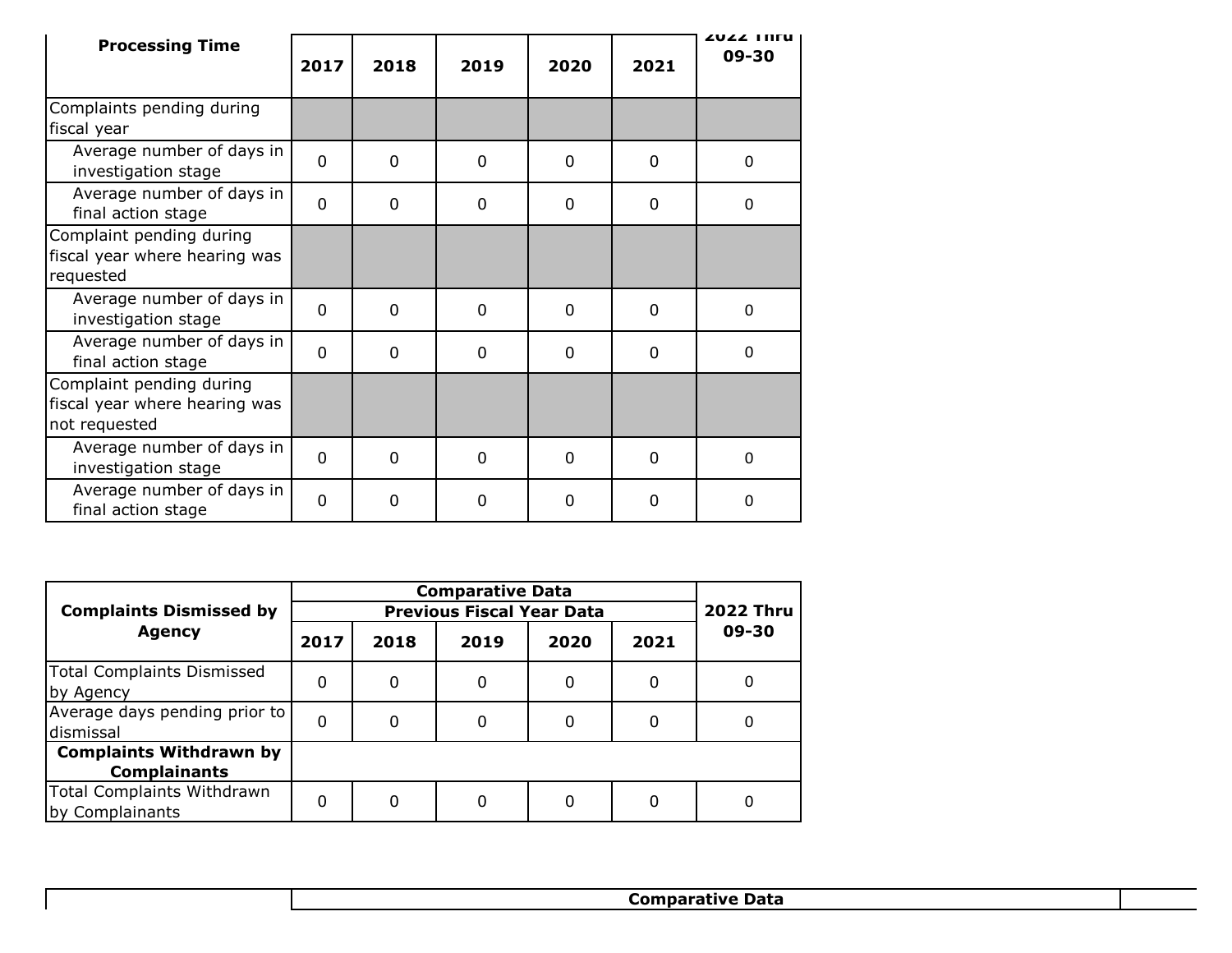| Total Final Actions Finding |   | <b>Previous Fiscal Year Data</b> |      |  |  |      |  |      |  |      |  | 2022 TI |  |
|-----------------------------|---|----------------------------------|------|--|--|------|--|------|--|------|--|---------|--|
| <b>Discrimination</b>       |   | 2017                             | 2018 |  |  | 2019 |  | 2020 |  | 2021 |  |         |  |
|                             | Н |                                  |      |  |  |      |  |      |  |      |  |         |  |
| Total Number Findings       |   |                                  |      |  |  |      |  |      |  |      |  |         |  |
| <b>Without Hearing</b>      |   |                                  |      |  |  |      |  |      |  |      |  |         |  |
| <b>With Hearing</b>         |   |                                  |      |  |  |      |  |      |  |      |  |         |  |

| <b>Findings of Discrimination</b>                                                                               |                |                                  |                |                       |                | <b>Comparative Data</b> |                |                       |                |                       |                |  |
|-----------------------------------------------------------------------------------------------------------------|----------------|----------------------------------|----------------|-----------------------|----------------|-------------------------|----------------|-----------------------|----------------|-----------------------|----------------|--|
| <b>Rendered by Basis</b>                                                                                        |                | <b>Previous Fiscal Year Data</b> |                |                       |                |                         |                |                       |                |                       |                |  |
| <b>Note: Complaints can be</b><br>filed alleging multiple<br>bases. The sum of the<br>bases may not equal total |                |                                  |                |                       |                |                         |                |                       |                |                       | 2022 T         |  |
| complaints and findings.                                                                                        | #              | 2017<br>$\frac{0}{0}$            | #              | 2018<br>$\frac{1}{2}$ | #              | 2019<br>$\frac{1}{2}$   | #              | 2020<br>$\frac{0}{0}$ | #              | 2021<br>$\frac{1}{2}$ | #              |  |
| <b>Total Number Findings</b>                                                                                    | $\overline{0}$ |                                  | $\overline{0}$ |                       | $\overline{0}$ |                         | $\Omega$       |                       | $\overline{0}$ |                       | $\overline{0}$ |  |
| Race                                                                                                            | $\Omega$       | #DIV/0!                          | $\mathbf 0$    | #DIV/0!               | $\mathbf 0$    | #DIV/0!                 | 0              | #DIV/0!               | $\mathbf{0}$   | #DIV/0!               | $\Omega$       |  |
| Color                                                                                                           | $\mathbf 0$    | #DIV/0!                          | $\mathbf 0$    | #DIV/0!               | $\mathbf 0$    | #DIV/0!                 | $\mathbf 0$    | #DIV/0!               | $\mathbf 0$    | #DIV/0!               | 0              |  |
| Religion                                                                                                        | $\mathbf 0$    | #DIV/0!                          | 0              | #DIV/0!               | $\mathbf 0$    | #DIV/0!                 | $\mathbf 0$    | #DIV/0!               | $\mathbf 0$    | #DIV/0!               | 0              |  |
| Reprisal                                                                                                        | $\mathbf 0$    | #DIV/0!                          | 0              | #DIV/0!               | $\mathbf 0$    | #DIV/0!                 | $\mathbf{1}$   | #DIV/0!               | $\mathbf 0$    | #DIV/0!               | 0              |  |
| Sex/Gender/Orientation                                                                                          | $\mathbf 0$    | #DIV/0!                          | $\mathbf 0$    | #DIV/0!               | $\mathbf{0}$   | #DIV/0!                 | $\mathbf 0$    | #DIV/0!               | $\mathbf 0$    | #DIV/0!               | 0              |  |
| National Origin                                                                                                 | $\mathbf 0$    | #DIV/0!                          | $\mathbf 0$    | #DIV/0!               | $\mathbf{0}$   | #DIV/0!                 | $\mathbf 0$    | #DIV/0!               | $\mathbf 0$    | #DIV/0!               | 0              |  |
| Equal Pay Act                                                                                                   | 0              | #DIV/0!                          | 0              | #DIV/0!               | $\mathbf{0}$   | #DIV/0!                 | $\mathbf 0$    | #DIV/0!               | $\mathbf 0$    | #DIV/0!               | 0              |  |
| Age                                                                                                             | 0              | #DIV/0!                          | 0              | #DIV/0!               | $\overline{0}$ | #DIV/0!                 | 0              | #DIV/0!               | $\Omega$       | #DIV/0!               | 0              |  |
| Disability/Pregnancy                                                                                            | $\mathbf 0$    | #DIV/0!                          | $\mathbf 0$    | #DIV/0!               | $\mathbf 0$    | #DIV/0!                 | 0              | #DIV/0!               | $\mathbf 0$    | #DIV/0!               | 0              |  |
| Non-EEO                                                                                                         | $\mathbf 0$    | #DIV/0!                          | 0              | #DIV/0!               | $\mathbf 1$    | #DIV/0!                 | 0              | #DIV/0!               | $\Omega$       | #DIV/0!               | 0              |  |
|                                                                                                                 |                |                                  |                |                       |                |                         |                |                       |                |                       |                |  |
| <b>Findings After Hearing</b>                                                                                   | $\overline{0}$ |                                  | $\overline{0}$ |                       | $\overline{0}$ |                         | $\overline{0}$ |                       | $\overline{0}$ |                       | $\overline{0}$ |  |
| Race                                                                                                            | 0              | #DIV/0!                          | $\mathbf 0$    | #DIV/0!               | $\mathbf 0$    | #DIV/0!                 | 0              | #DIV/0!               | $\mathbf 0$    | #DIV/0!               | 0              |  |
| Color                                                                                                           | $\mathbf 0$    | #DIV/0!                          | 0              | #DIV/0!               | $\mathbf{0}$   | #DIV/0!                 | 0              | #DIV/0!               | $\mathbf 0$    | #DIV/0!               | 0              |  |
| Religion                                                                                                        | $\mathbf 0$    | #DIV/0!                          | 0              | #DIV/0!               | $\mathbf{0}$   | #DIV/0!                 | 0              | #DIV/0!               | $\mathbf 0$    | #DIV/0!               | 0              |  |
| Reprisal                                                                                                        | $\mathbf 0$    | #DIV/0!                          | 0              | #DIV/0!               | $\mathbf 0$    | #DIV/0!                 | 0              | #DIV/0!               | $\mathbf 0$    | #DIV/0!               | 0              |  |
| Sex/Gender/Orientation                                                                                          | $\mathbf 0$    | #DIV/0!                          | 0              | #DIV/0!               | $\mathbf{0}$   | #DIV/0!                 | 0              | #DIV/0!               | $\mathbf 0$    | #DIV/0!               | 0              |  |
| National Origin                                                                                                 | $\mathbf 0$    | #DIV/0!                          | $\pmb{0}$      | #DIV/0!               | $\mathbf{0}$   | #DIV/0!                 | $\mathbf 0$    | #DIV/0!               | $\mathbf 0$    | #DIV/0!               | 0              |  |
| Equal Pay Act                                                                                                   | $\mathbf 0$    | #DIV/0!                          | 0              | #DIV/0!               | $\mathbf{0}$   | #DIV/0!                 | 0              | #DIV/0!               | $\mathbf 0$    | #DIV/0!               | 0              |  |
| Age                                                                                                             | 0              | #DIV/0!                          | 0              | #DIV/0!               | $\mathbf 0$    | #DIV/0!                 | 0              | #DIV/0!               | $\mathbf 0$    | #DIV/0!               | 0              |  |
| <b>Disability</b>                                                                                               | $\mathbf 0$    | #DIV/0!                          | $\mathbf 0$    | #DIV/0!               | $\mathbf 0$    | #DIV/0!                 | $\mathbf 0$    | #DIV/0!               | $\mathbf 0$    | #DIV/0!               | 0              |  |
| Non-EEO                                                                                                         | $\Omega$       | #DIV/0!                          | $\overline{0}$ | #DIV/0!               | $\Omega$       | #DIV/0!                 | $\mathbf 0$    | #DIV/0!               | $\Omega$       | #DIV/0!               | $\overline{0}$ |  |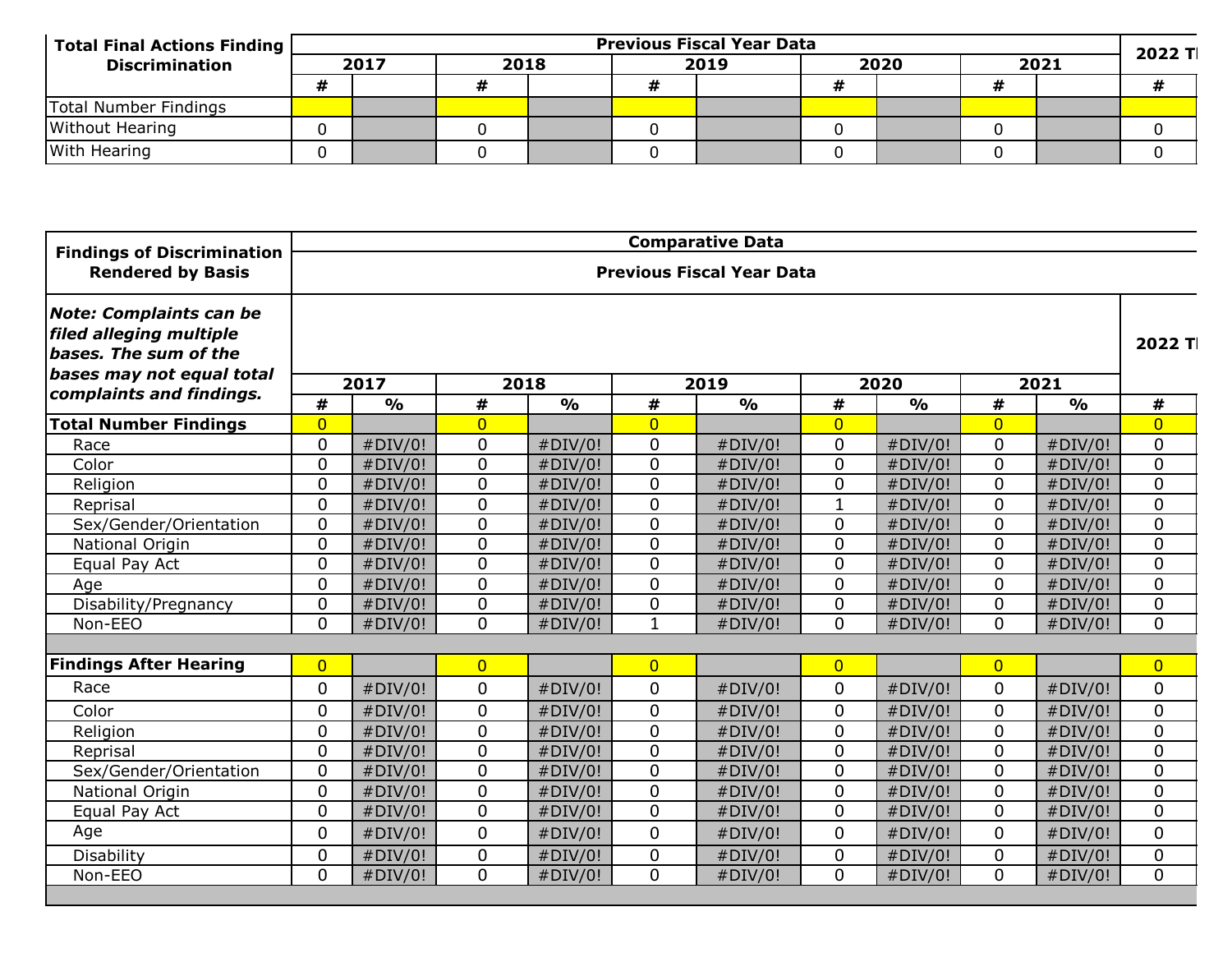| <b>Findings Without Hearing</b> | 0 |         |   |         |         | 0 |         |   |         |  |
|---------------------------------|---|---------|---|---------|---------|---|---------|---|---------|--|
| Race                            | υ | #DIV/0! | 0 | #DIV/0! | #DIV/0! |   | #DIV/0! |   | #DIV/0! |  |
| Color                           |   | #DIV/0! | 0 | #DIV/0! | #DIV/0! |   | #DIV/0! | 0 | #DIV/0! |  |
| Religion                        |   | #DIV/0! |   | #DIV/0! | #DIV/0! |   | #DIV/0! |   | #DIV/0! |  |
| Reprisal                        | 0 | #DIV/0! |   | #DIV/0! | #DIV/0! |   | #DIV/0! | 0 | #DIV/0! |  |
| Sex/Gender/Orientation          | 0 | #DIV/0! | 0 | #DIV/0! | #DIV/0! |   | #DIV/0! | 0 | #DIV/0! |  |
| National Origin                 |   | #DIV/0! |   | #DIV/0! | #DIV/0! |   | #DIV/0! |   | #DIV/0! |  |
| Equal Pay Act                   |   | #DIV/0! | 0 | #DIV/0! | #DIV/0! |   | #DIV/0! | 0 | #DIV/0! |  |
| Age                             |   | #DIV/0! | 0 | #DIV/0! | #DIV/0! |   | #DIV/0! | 0 | #DIV/0! |  |
| Disability/Pregnancy            |   | #DIV/0! |   | #DIV/0! | #DIV/0! |   | #DIV/0! |   | #DIV/0! |  |
| Non-EEO                         |   | #DIV/0! |   | #DIV/0! | #DIV/0! |   | #DIV/0! |   | #DIV/0! |  |

|                                   |                |               |                |                                  |                | <b>Comparative Data</b> |                |               |                |               | 2022 T         |
|-----------------------------------|----------------|---------------|----------------|----------------------------------|----------------|-------------------------|----------------|---------------|----------------|---------------|----------------|
| <b>Findings of Discrimination</b> |                |               |                | <b>Previous Fiscal Year Data</b> |                |                         |                |               |                |               |                |
| <b>Rendered by Issue</b>          |                | 2017<br>2018  |                |                                  |                |                         | 2020<br>2019   |               | 2021           |               |                |
|                                   | #              | $\frac{0}{0}$ | #              | $\frac{1}{2}$                    | #              | $\frac{1}{2}$           | #              | $\frac{0}{0}$ | #              | $\frac{0}{0}$ | #              |
| <b>Total Number Findings</b>      | $\overline{0}$ |               | $\overline{0}$ |                                  | $\overline{0}$ |                         | $\overline{0}$ |               | $\overline{0}$ |               | $\overline{0}$ |
| Appointment/Hire                  | 0              | #DIV/0!       | $\mathbf 0$    | #DIV/0!                          | $\mathbf 0$    | #DIV/0!                 | 0              | #DIV/0!       | $\mathbf 0$    | #DIV/0!       | 0              |
| Assignment of Duties              | 0              | #DIV/0!       | 0              | #DIV/0!                          | $\Omega$       | #DIV/0!                 | 0              | #DIV/0!       | $\Omega$       | #DIV/0!       | 0              |
| Awards                            | $\Omega$       | #DIV/0!       | 0              | #DIV/0!                          | $\mathbf 0$    | #DIV/0!                 | 0              | #DIV/0!       | $\mathbf 0$    | #DIV/0!       | 0              |
| Conversion to Full-time           | 0              | #DIV/0!       | 0              | #DIV/0!                          | $\Omega$       | #DIV/0!                 | 0              | #DIV/0!       | $\Omega$       | #DIV/0!       | 0              |
| <b>Disciplinary Action</b>        | 0              | #DIV/0!       | 0              | #DIV/0!                          | $\mathbf 0$    | #DIV/0!                 | 0              | #DIV/0!       | $\mathbf 0$    | #DIV/0!       | 0              |
| Demotion                          | $\Omega$       | #DIV/0!       | 0              | #DIV/0!                          | $\Omega$       | #DIV/0!                 | 0              | #DIV/0!       | $\Omega$       | #DIV/0!       | 0              |
| Reprimand                         | 0              | #DIV/0!       | 0              | #DIV/0!                          | $\mathbf 0$    | #DIV/0!                 | 0              | #DIV/0!       | $\mathbf 0$    | #DIV/0!       | 0              |
| Suspension                        | 0              | #DIV/0!       | 0              | #DIV/0!                          | $\mathbf 0$    | #DIV/0!                 | 0              | #DIV/0!       | $\mathbf 0$    | #DIV/0!       | 0              |
| Removal                           | 0              | #DIV/0!       | 0              | #DIV/0!                          | $\mathbf{0}$   | #DIV/0!                 | 0              | #DIV/0!       | $\mathbf 0$    | #DIV/0!       | 0              |
| Other                             | 0              | #DIV/0!       | 0              | #DIV/0!                          | 1              | #DIV/0!                 | 1              | #DIV/0!       | $\mathbf 0$    | #DIV/0!       | 0              |
| Duty Hours                        | 0              | #DIV/0!       | 0              | #DIV/0!                          | $\mathbf 0$    | #DIV/0!                 | 0              | #DIV/0!       | $\mathbf 0$    | #DIV/0!       | 0              |
| <b>Evaluation Appraisal</b>       | 0              | #DIV/0!       | 0              | #DIV/0!                          | $\mathbf 0$    | #DIV/0!                 | $\mathbf 0$    | #DIV/0!       | $\mathbf 0$    | #DIV/0!       | 0              |
| Examination/Test                  | 0              | #DIV/0!       | 0              | #DIV/0!                          | $\mathbf{0}$   | #DIV/0!                 | 0              | #DIV/0!       | $\mathbf 0$    | #DIV/0!       | 0              |
| Harassment                        | 0              | #DIV/0!       | 0              | #DIV/0!                          | $\mathbf 0$    | #DIV/0!                 | 0              | #DIV/0!       | $\mathbf 0$    | #DIV/0!       | 0              |
| Non-Sexual                        | 0              | #DIV/0!       | 0              | #DIV/0!                          | $\Omega$       | #DIV/0!                 | 0              | #DIV/0!       | $\mathbf{0}$   | #DIV/0!       | $\Omega$       |
| Sexual                            | 0              | #DIV/0!       | 0              | #DIV/0!                          | $\Omega$       | #DIV/0!                 | 0              | #DIV/0!       | $\mathbf 0$    | #DIV/0!       | 0              |
| <b>Medical Examination</b>        | 0              | #DIV/0!       | $\mathbf 0$    | #DIV/0!                          | $\Omega$       | #DIV/0!                 | $\Omega$       | #DIV/0!       | $\mathbf{0}$   | #DIV/0!       | 0              |
| Pay (Including Overtime)          | 0              | #DIV/0!       | 0              | #DIV/0!                          | $\mathbf{0}$   | #DIV/0!                 | 0              | #DIV/0!       | 0              | #DIV/0!       | 0              |
| Promotion/Non-Selection           | $\overline{0}$ | #DIV/0!       | $\mathbf 0$    | #DIV/0!                          | $\mathbf 0$    | #DIV/0!                 | $\mathbf 0$    | #DIV/0!       | $\mathbf 0$    | #DIV/0!       | 0              |
| Reassignment                      | 0              | #DIV/0!       | 0              | #DIV/0!                          | $\mathbf 0$    | #DIV/0!                 | 0              | #DIV/0!       | $\mathbf 0$    | #DIV/0!       | 0              |
| Denied                            | 0              | #DIV/0!       | 0              | #DIV/0!                          | $\mathbf 0$    | #DIV/0!                 | 0              | #DIV/0!       | $\mathbf 0$    | #DIV/0!       | 0              |
| Directed                          | $\mathbf{0}$   | #DIV/0!       | 0              | #DIV/0!                          | $\mathbf 0$    | #DIV/0!                 | 0              | #DIV/0!       | $\mathbf 0$    | #DIV/0!       | 0              |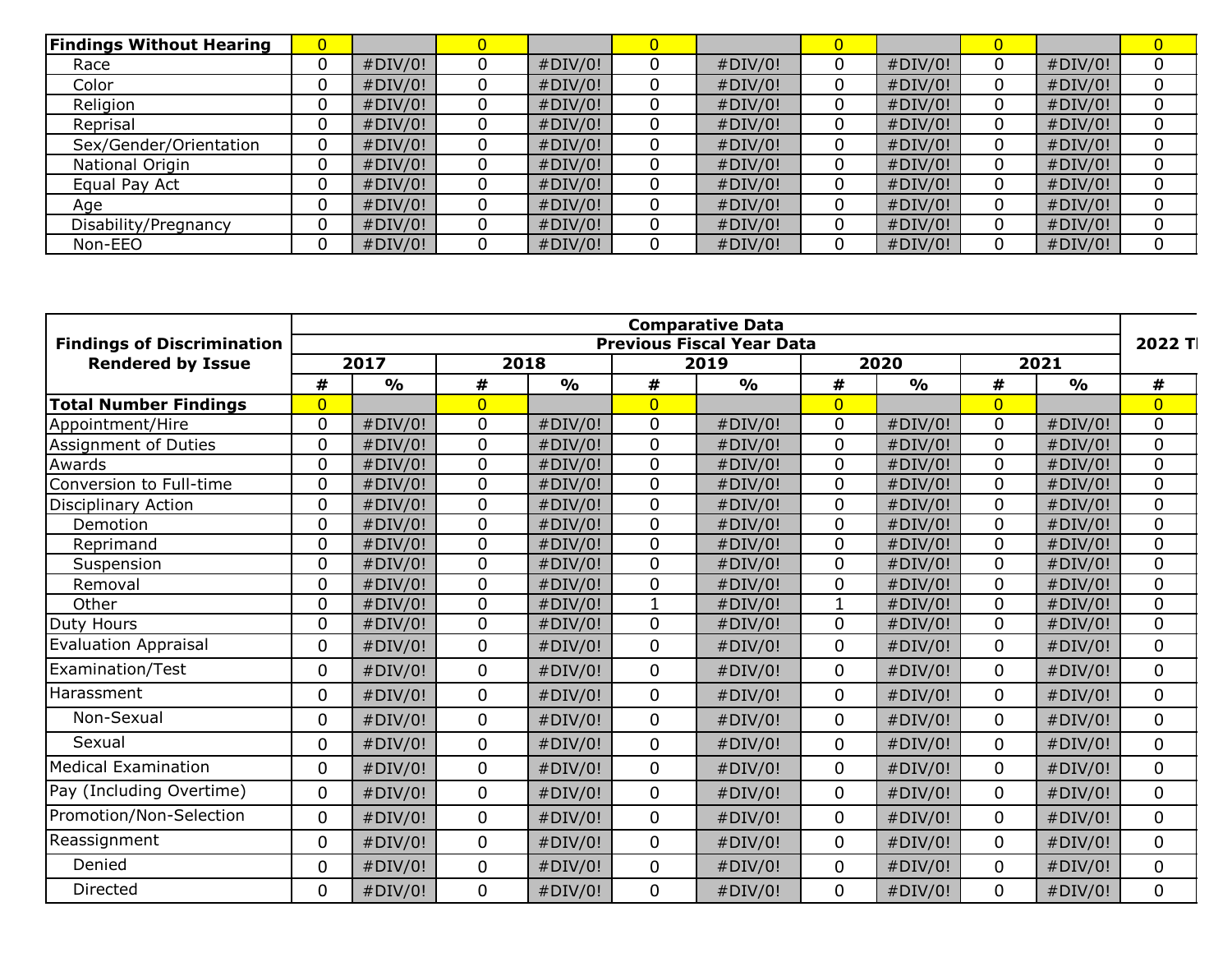| Reasonable Accommodation                              | 0              | #DIV/0! | 0              | #DIV/0! | 0              | #DIV/0! | $\mathbf 0$    | #DIV/0! | $\mathbf 0$    | #DIV/0! | 0              |
|-------------------------------------------------------|----------------|---------|----------------|---------|----------------|---------|----------------|---------|----------------|---------|----------------|
| Reinstatement                                         | 0              | #DIV/0! | 0              | #DIV/0! | 0              | #DIV/0! | $\mathbf 0$    | #DIV/0! | $\mathbf{0}$   | #DIV/0! | $\mathbf 0$    |
| Retirement                                            | 0              | #DIV/0! | 0              | #DIV/0! | 0              | #DIV/0! | $\mathbf{0}$   | #DIV/0! | $\mathbf{0}$   | #DIV/0! | $\mathbf 0$    |
| Termination                                           | 0              | #DIV/0! | 0              | #DIV/0! | 0              | #DIV/0! | $\mathbf 0$    | #DIV/0! | $\mathbf 0$    | #DIV/0! | $\mathbf 0$    |
| Terms/Conditions of                                   | 0              | #DIV/0! | 0              | #DIV/0! | 0              | #DIV/0! | $\mathbf 0$    | #DIV/0! | $\mathbf 0$    | #DIV/0! | $\mathbf 0$    |
| Time and Attendance                                   | 0              | #DIV/0! | 0              | #DIV/0! | 0              | #DIV/0! | $\mathbf 0$    | #DIV/0! | $\mathbf 0$    | #DIV/0! | $\mathbf 0$    |
| Training                                              | 0              | #DIV/0! | 0              | #DIV/0! | 0              | #DIV/0! | $\mathbf 0$    | #DIV/0! | $\mathbf 0$    | #DIV/0! | $\mathbf 0$    |
| Other                                                 | 0              | #DIV/0! | 0              | #DIV/0! | 0              | #DIV/0! | $\mathbf 0$    | #DIV/0! | $\mathbf{0}$   | #DIV/0! | $\mathbf 0$    |
|                                                       |                |         |                |         |                |         |                |         |                |         |                |
| <b>Findings After Hearing</b>                         | $\overline{0}$ |         | $\overline{0}$ |         | $\overline{0}$ |         | $\overline{0}$ |         | $\overline{0}$ |         | $\overline{0}$ |
| Appointment/Hire                                      | 0              | #DIV/0! | 0              | #DIV/0! | 0              | #DIV/0! | $\mathbf 0$    | #DIV/0! | $\mathbf 0$    | #DIV/0! | $\mathbf 0$    |
| Assignment of Duties                                  | $\mathbf 0$    | #DIV/0! | 0              | #DIV/0! | 0              | #DIV/0! | $\mathbf 0$    | #DIV/0! | $\mathbf 0$    | #DIV/0! | $\mathbf 0$    |
| Awards                                                | 0              | #DIV/0! | 0              | #DIV/0! | 0              | #DIV/0! | $\mathbf{0}$   | #DIV/0! | $\mathbf 0$    | #DIV/0! | $\mathbf 0$    |
| Conversion to Full-time<br><b>Disciplinary Action</b> | 0              | #DIV/0! | 0              | #DIV/0! | 0              | #DIV/0! | $\mathbf 0$    | #DIV/0! | $\mathbf 0$    | #DIV/0! | $\mathbf 0$    |
|                                                       |                |         |                |         |                |         |                |         |                |         |                |
| Demotion                                              | 0              | #DIV/0! | 0              | #DIV/0! | 0              | #DIV/0! | 0              | #DIV/0! | 0              | #DIV/0! | 0              |
| Reprimand                                             | 0              | #DIV/0! | 0              | #DIV/0! | 0              | #DIV/0! | $\mathbf 0$    | #DIV/0! | $\mathbf{0}$   | #DIV/0! | $\mathbf 0$    |
| Suspension                                            | 0              | #DIV/0! | 0              | #DIV/0! | 0              | #DIV/0! | 0              | #DIV/0! | $\mathbf 0$    | #DIV/0! | 0              |
| Removal                                               | 0              | #DIV/0! | 0              | #DIV/0! | 0              | #DIV/0! | $\mathbf 0$    | #DIV/0! | $\mathbf 0$    | #DIV/0! | $\mathbf 0$    |
| Other                                                 | 0              | #DIV/0! | 0              | #DIV/0! | 0              | #DIV/0! | $\mathbf 0$    | #DIV/0! | $\mathbf 0$    | #DIV/0! | $\mathbf 0$    |
| <b>Evaluation Appraisal</b>                           | 0              | #DIV/0! | 0              | #DIV/0! | 0              | #DIV/0! | $\mathbf 0$    | #DIV/0! | $\mathbf 0$    | #DIV/0! | 0              |
| Examination/Test                                      | 0              | #DIV/0! | 0              | #DIV/0! | 0              | #DIV/0! | $\mathbf 0$    | #DIV/0! | $\mathbf 0$    | #DIV/0! | $\mathbf 0$    |
| Harassment                                            |                |         |                |         |                |         |                |         |                |         |                |
| Non-Sexual                                            | 0              | #DIV/0! | 0              | #DIV/0! | 0              | #DIV/0! | 0              | #DIV/0! | 0              | #DIV/0! | 0              |
| Sexual                                                | 0              | #DIV/0! | 0              | #DIV/0! | 0              | #DIV/0! | $\mathbf 0$    | #DIV/0! | $\mathbf{0}$   | #DIV/0! | $\mathbf 0$    |
| <b>Medical Examination</b>                            | 0              | #DIV/0! | 0              | #DIV/0! | 0              | #DIV/0! | $\mathbf 0$    | #DIV/0! | 0              | #DIV/0! | $\mathbf 0$    |
| Pay (Including Overtime)                              | 0              | #DIV/0! | 0              | #DIV/0! | 0              | #DIV/0! | $\mathbf 0$    | #DIV/0! | $\mathbf 0$    | #DIV/0! | $\mathbf 0$    |
| Promotion/Non-Selection                               | 0              | #DIV/0! | 0              | #DIV/0! | 0              | #DIV/0! | $\mathbf 0$    | #DIV/0! | $\mathbf{0}$   | #DIV/0! | $\mathbf 0$    |
| Reassignment                                          |                |         |                |         |                |         |                |         |                |         |                |
| Denied                                                | 0              | #DIV/0! | 0              | #DIV/0! | 0              | #DIV/0! | $\mathbf{0}$   | #DIV/0! | $\mathbf{0}$   | #DIV/0! | $\mathbf 0$    |
| Directed                                              | 0              | #DIV/0! | 0              | #DIV/0! | 0              | #DIV/0! | $\mathbf 0$    | #DIV/0! | $\mathbf 0$    | #DIV/0! | $\mathbf 0$    |
| Reasonable Accommodation                              | 0              | #DIV/0! | 0              | #DIV/0! | 0              | #DIV/0! | 0              | #DIV/0! | 0              | #DIV/0! | 0              |
| Reinstatement                                         | 0              | #DIV/0! | 0              | #DIV/0! | 0              | #DIV/0! | $\mathbf{0}$   | #DIV/0! | $\mathbf 0$    | #DIV/0! | $\mathbf 0$    |
| Retirement                                            | 0              | #DIV/0! | 0              | #DIV/0! | 0              | #DIV/0! | $\mathbf 0$    | #DIV/0! | $\mathbf{0}$   | #DIV/0! | $\Omega$       |
| Termination                                           | 0              | #DIV/0! | 0              | #DIV/0! | 0              | #DIV/0! | $\mathsf{O}$   | #DIV/0! | $\mathbf 0$    | #DIV/0! | 0              |
| Terms/Conditions of<br>Employment                     | 0              | #DIV/0! | 0              | #DIV/0! | 0              | #DIV/0! | $\mathbf 0$    | #DIV/0! | $\mathbf 0$    | #DIV/0! | $\mathbf 0$    |
| Time and Attendance                                   | 0              | #DIV/0! | 0              | #DIV/0! | 0              | #DIV/0! | 0              | #DIV/0! | 0              | #DIV/0! | 0              |
| Training                                              | 0              | #DIV/0! | 0              | #DIV/0! | 0              | #DIV/0! | $\mathbf 0$    | #DIV/0! | $\mathbf 0$    | #DIV/0! | $\mathbf 0$    |
|                                                       |                |         |                |         |                |         |                |         |                |         |                |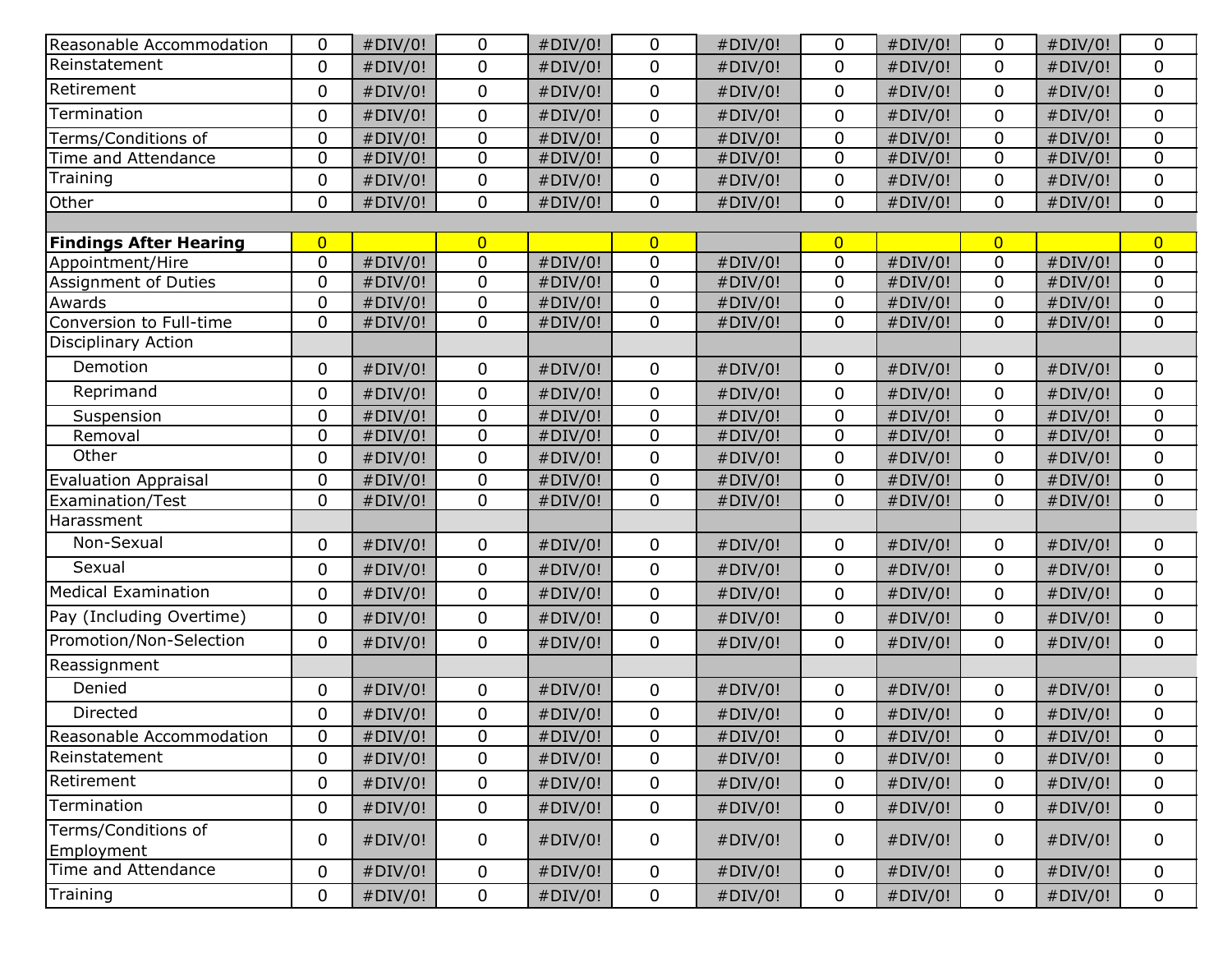| <b>Other</b>                      | $\mathbf 0$    | #DIV/0! | 0              | #DIV/0! | 0                | #DIV/0! | $\mathbf 0$         | #DIV/0! | $\mathbf 0$    | #DIV/0! | $\mathbf 0$    |
|-----------------------------------|----------------|---------|----------------|---------|------------------|---------|---------------------|---------|----------------|---------|----------------|
|                                   |                |         |                |         |                  |         |                     |         |                |         |                |
| <b>Findings Without Hearing</b>   | $\overline{0}$ |         | $\overline{0}$ |         | $\overline{0}$   |         | $\overline{0}$      |         | $\overline{0}$ |         | $\overline{0}$ |
| Appointment/Hire                  | $\mathbf 0$    | #DIV/0! | $\pmb{0}$      | #DIV/0! | $\mathbf 0$      | #DIV/0! | $\mathbf 0$         | #DIV/0! | $\mathbf 0$    | #DIV/0! | $\mathbf 0$    |
| Assignment of Duties              | $\mathbf 0$    | #DIV/0! | 0              | #DIV/0! | $\mathbf 0$      | #DIV/0! | 0                   | #DIV/0! | $\mathbf 0$    | #DIV/0! | $\mathbf 0$    |
| Awards<br>Conversion to Full-time | $\mathbf 0$    | #DIV/0! | 0              | #DIV/0! | $\mathbf 0$      | #DIV/0! | $\mathsf{O}\xspace$ | #DIV/0! | $\pmb{0}$      | #DIV/0! | $\mathbf 0$    |
|                                   | $\mathbf 0$    | #DIV/0! | 0              | #DIV/0! | $\mathbf 0$      | #DIV/0! | $\mathbf 0$         | #DIV/0! | $\mathbf 0$    | #DIV/0! | $\pmb{0}$      |
| <b>Disciplinary Action</b>        |                |         |                |         |                  |         |                     |         |                |         |                |
| Demotion                          | $\mathbf 0$    | #DIV/0! | 0              | #DIV/0! | $\mathbf 0$      | #DIV/0! | $\mathbf 0$         | #DIV/0! | 0              | #DIV/0! | $\mathbf 0$    |
| Reprimand                         | $\mathbf 0$    | #DIV/0! | 0              | #DIV/0! | $\mathbf 0$      | #DIV/0! | 0                   | #DIV/0! | $\mathbf 0$    | #DIV/0! | $\mathbf 0$    |
| Suspension                        | $\mathbf 0$    | #DIV/0! | 0              | #DIV/0! | $\overline{0}$   | #DIV/0! | $\mathbf 0$         | #DIV/0! | 0              | #DIV/0! | $\mathbf 0$    |
| Removal                           | $\mathbf 0$    | #DIV/0! | $\pmb{0}$      | #DIV/0! | $\mathbf 0$      | #DIV/0! | $\mathbf 0$         | #DIV/0! | $\mathbf 0$    | #DIV/0! | $\mathbf 0$    |
| Other                             | $\mathbf 0$    | #DIV/0! | 0              | #DIV/0! | $\mathbf 0$      | #DIV/0! | $\mathbf 0$         | #DIV/0! | 0              | #DIV/0! | 0              |
| <b>Duty Hours</b>                 | $\mathbf 0$    | #DIV/0! | $\pmb{0}$      | #DIV/0! | $\mathbf 0$      | #DIV/0! | $\mathbf 0$         | #DIV/0! | $\mathbf 0$    | #DIV/0! | $\mathbf 0$    |
| <b>Evaluation Appraisal</b>       | $\mathbf 0$    | #DIV/0! | 0              | #DIV/0! | $\boldsymbol{0}$ | #DIV/0! | $\mathbf 0$         | #DIV/0! | $\mathbf 0$    | #DIV/0! | $\mathbf 0$    |
| Examination/Test                  | $\pmb{0}$      | #DIV/0! | $\pmb{0}$      | #DIV/0! | $\mathbf 0$      | #DIV/0! | $\mathbf 0$         | #DIV/0! | $\pmb{0}$      | #DIV/0! | $\pmb{0}$      |
| Harassment                        |                |         |                |         |                  |         |                     |         |                |         |                |
| Non-Sexual                        | $\mathbf 0$    | #DIV/0! | 0              | #DIV/0! | $\mathbf 0$      | #DIV/0! | $\mathbf 0$         | #DIV/0! | $\mathbf 0$    | #DIV/0! | $\mathbf 0$    |
| Sexual                            | $\mathbf 0$    | #DIV/0! | $\pmb{0}$      | #DIV/0! | $\mathbf 0$      | #DIV/0! | $\mathbf 0$         | #DIV/0! | $\mathbf 0$    | #DIV/0! | $\mathbf 0$    |
| <b>Medical Examination</b>        | $\mathbf 0$    | #DIV/0! | 0              | #DIV/0! | $\mathbf 0$      | #DIV/0! | $\mathbf 0$         | #DIV/0! | 0              | #DIV/0! | $\mathbf 0$    |
| Pay (Including Overtime)          | $\mathbf 0$    | #DIV/0! | $\pmb{0}$      | #DIV/0! | $\pmb{0}$        | #DIV/0! | $\mathbf 0$         | #DIV/0! | $\mathbf 0$    | #DIV/0! | $\mathbf 0$    |
| Promotion/Non-Selection           | $\mathbf 0$    | #DIV/0! | 0              | #DIV/0! | $\overline{0}$   | #DIV/0! | $\mathbf 0$         | #DIV/0! | $\mathbf 0$    | #DIV/0! | $\mathbf 0$    |
| Reassignment                      |                |         |                |         |                  |         |                     |         |                |         |                |
| Denied                            | $\mathbf 0$    | #DIV/0! | 0              | #DIV/0! | $\mathbf 0$      | #DIV/0! | $\mathbf 0$         | #DIV/0! | $\mathbf 0$    | #DIV/0! | $\mathbf 0$    |
| Directed                          | $\mathbf 0$    | #DIV/0! | 0              | #DIV/0! | $\mathbf 0$      | #DIV/0! | 0                   | #DIV/0! | $\mathbf 0$    | #DIV/0! | 0              |
| Reasonable Accommodation          | $\pmb{0}$      | #DIV/0! | 0              | #DIV/0! | $\mathbf 0$      | #DIV/0! | $\mathbf 0$         | #DIV/0! | $\pmb{0}$      | #DIV/0! | $\mathbf 0$    |
| Reinstatement                     | $\mathbf 0$    | #DIV/0! | 0              | #DIV/0! | $\mathbf 0$      | #DIV/0! | $\mathbf 0$         | #DIV/0! | $\mathbf 0$    | #DIV/0! | 0              |
| Retirement                        | $\pmb{0}$      | #DIV/0! | 0              | #DIV/0! | $\pmb{0}$        | #DIV/0! | $\pmb{0}$           | #DIV/0! | $\mathbf 0$    | #DIV/0! | $\mathbf 0$    |
| Termination                       | $\mathbf 0$    | #DIV/0! | $\pmb{0}$      | #DIV/0! | $\pmb{0}$        | #DIV/0! | $\mathbf 0$         | #DIV/0! | 0              | #DIV/0! | $\mathbf 0$    |
| Terms/Conditions of               | 0              | #DIV/0! | 0              | #DIV/0! | $\mathbf 0$      | #DIV/0! | $\mathbf 0$         | #DIV/0! | 0              | #DIV/0! | $\mathbf 0$    |
| Employment<br>Time and Attendance | $\mathbf 0$    |         |                |         |                  |         | $\mathbf 0$         |         | $\mathbf 0$    |         |                |
|                                   |                | #DIV/0! | 0              | #DIV/0! | $\mathbf 0$      | #DIV/0! |                     | #DIV/0! |                | #DIV/0! | 0              |
| Training                          | $\pmb{0}$      | #DIV/0! | $\pmb{0}$      | #DIV/0! | $\pmb{0}$        | #DIV/0! | $\pmb{0}$           | #DIV/0! | 0              | #DIV/0! | $\pmb{0}$      |
| Other                             | 0              | #DIV/0! | $\mathbf 0$    | #DIV/0! | $\mathbf 0$      | #DIV/0! | $\mathbf 0$         | #DIV/0! | $\mathbf 0$    | #DIV/0! | $\pmb{0}$      |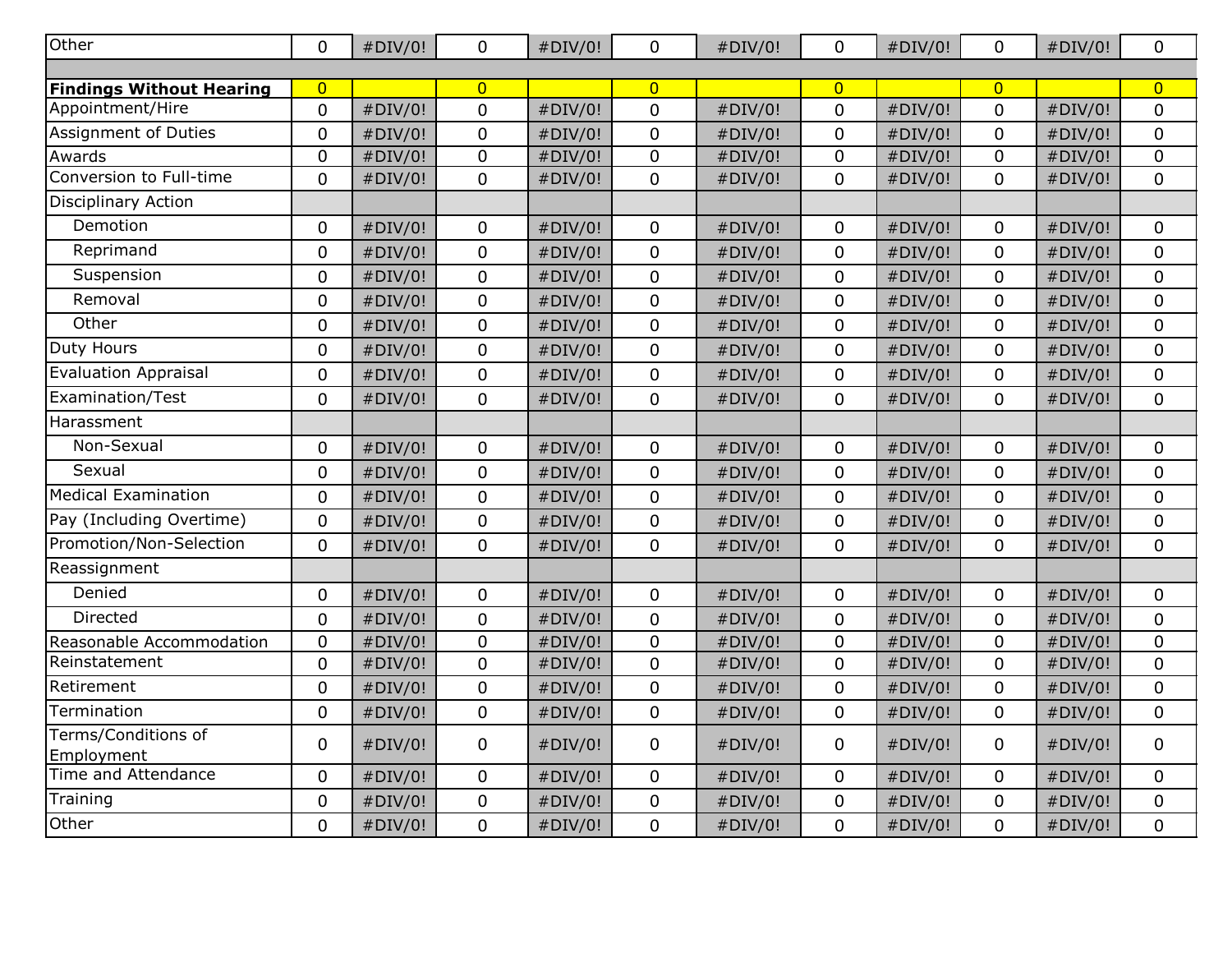| <b>Pending Complaints Filed</b>                         |      |                           |      |      |      |   |
|---------------------------------------------------------|------|---------------------------|------|------|------|---|
| in Previous Fiscal Years by                             |      | <b>2022 Thru</b><br>09-30 |      |      |      |   |
| <b>Status</b>                                           | 2017 | 2018                      | 2019 | 2020 | 2021 |   |
| Total complaints from<br>previous Fiscal Years          | 0    | 0                         |      |      |      |   |
| <b>Total Complainants</b>                               | 0    | O                         |      |      |      |   |
| Number complaints pending                               |      |                           |      |      |      |   |
| Investigation                                           |      | ი                         |      |      |      | ŋ |
| Hearing                                                 |      | 0                         | O    |      |      |   |
| <b>Final Action</b>                                     | 0    | 0                         |      |      |      |   |
| Appeal with EEOC Office of<br><b>Federal Operations</b> |      | 0                         | 0    |      |      |   |

| <b>Complaint Investigations</b> |      | <b>2022 Thru</b><br>09-30 |      |      |      |  |
|---------------------------------|------|---------------------------|------|------|------|--|
|                                 | 2017 | 2018                      | 2019 | 2020 | 2021 |  |
| Pending Complaints Where        |      |                           |      |      |      |  |
| Investigations Exceeds          |      |                           |      |      |      |  |
| Required Time Frames            |      |                           |      |      |      |  |

EO/Military Complaint Processing are not applicable to this report.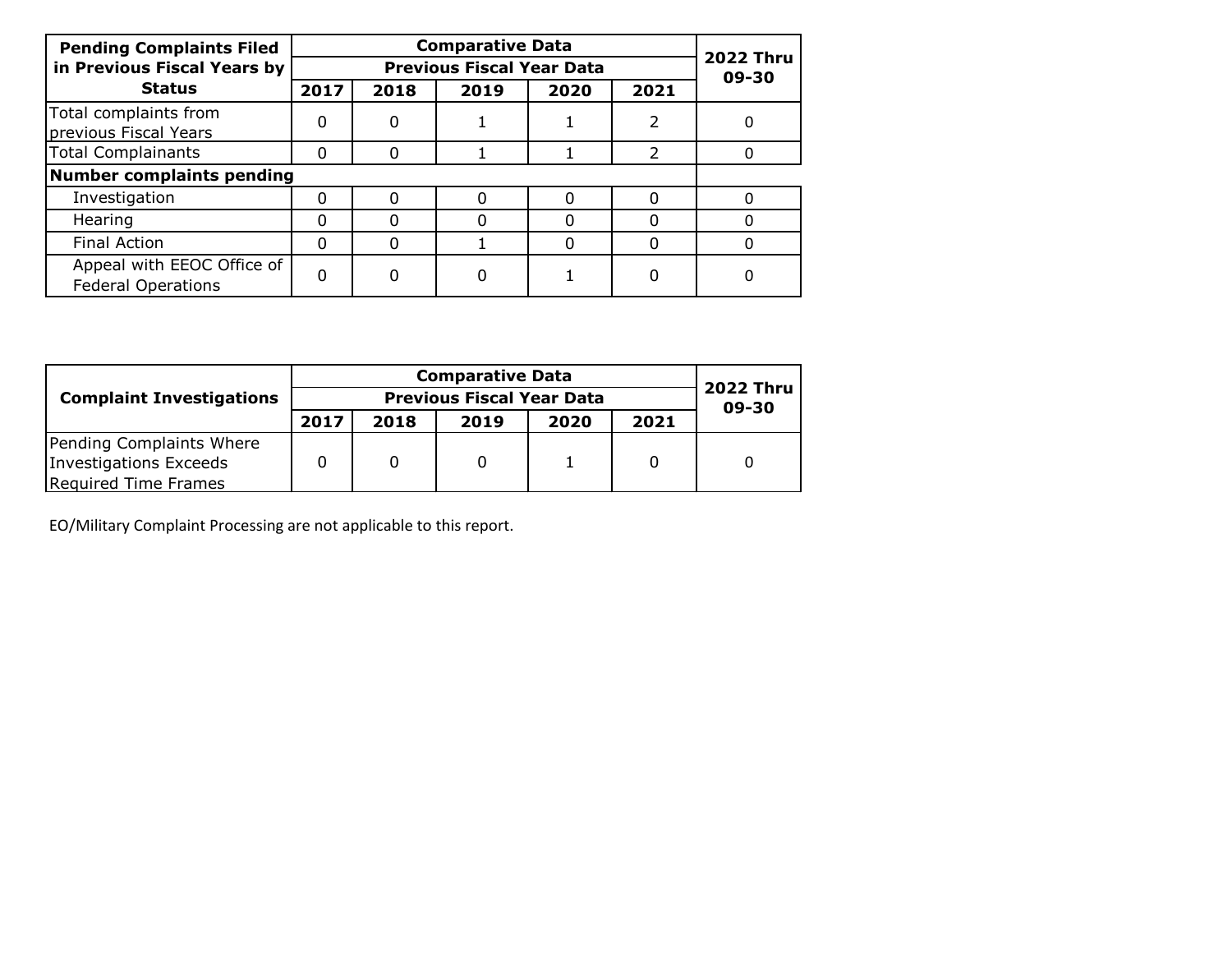| hru 09-30                 |
|---------------------------|
|                           |
| $\mathbf{0}/\mathbf{0}$   |
|                           |
| #DIV/0!                   |
| #DIV/0!                   |
|                           |
|                           |
|                           |
|                           |
|                           |
|                           |
| hru 09-30                 |
|                           |
|                           |
| $\mathsf{o}\!/\mathsf{o}$ |
|                           |
|                           |
| #DIV/0!                   |
| #DIV/0!                   |
| #DIV/0!                   |
| #DIV/0!                   |
|                           |
| #DIV/0!                   |
| #DIV/0!                   |
| #DIV/0!                   |
| #DIV/0!                   |
| #DIV/0!                   |
| #DIV/0!                   |
|                           |
|                           |
| #DIV/0!                   |
| $\#\rm{DIV}/0!$           |
| #DIV/0!                   |
| #DIV/0!                   |
| #DIV/0!                   |
| #DIV/0!                   |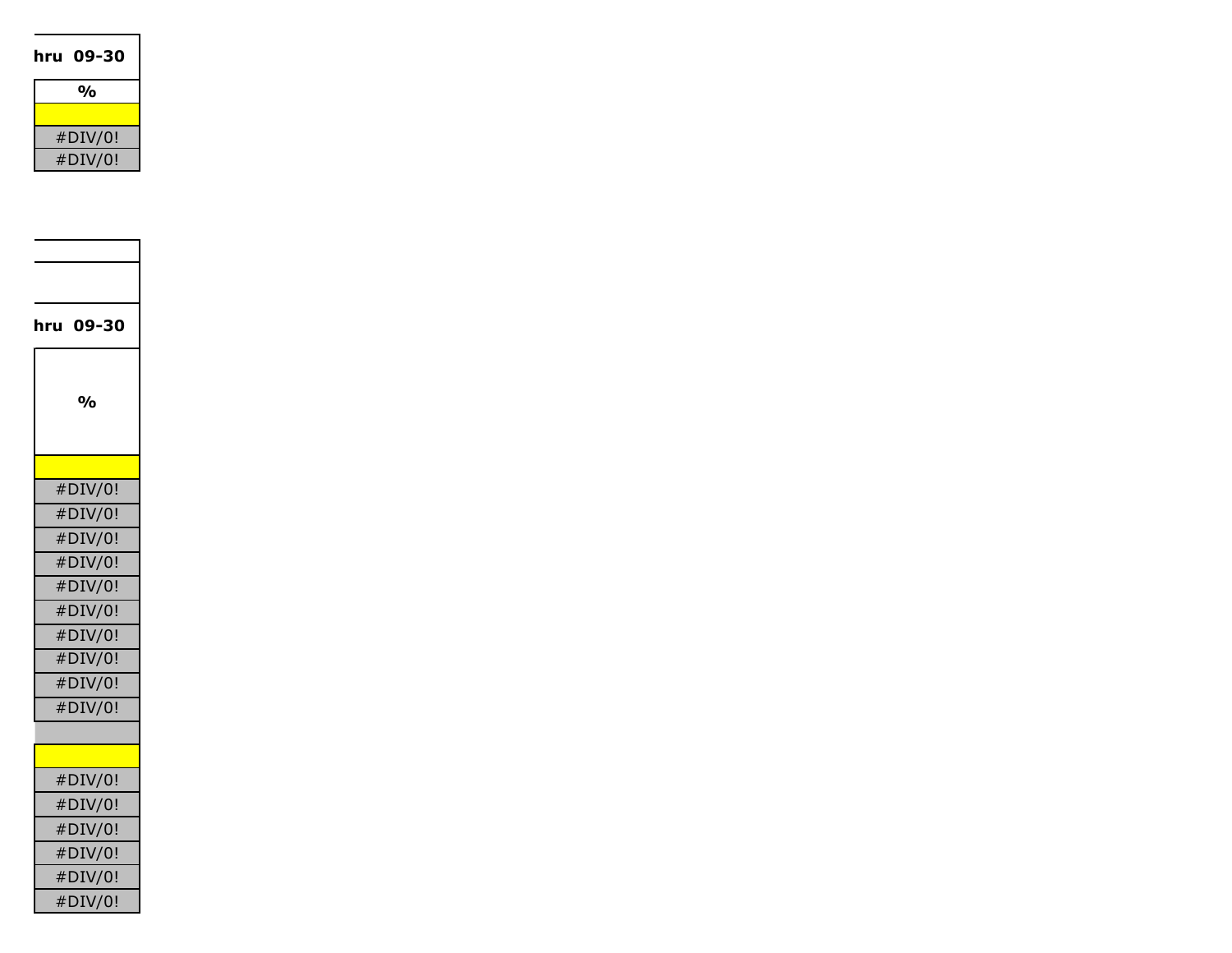| #DIV/0! |
|---------|
| #DIV/0! |
| #DIV/0! |
| #DIV/0! |
|         |
|         |
| #DIV/0! |
| #DIV/0! |
| #DIV/0! |
| #DIV/0! |
| #DIV/0! |
| #DIV/0! |
| #DIV/0! |
| #DIV/0! |
| #DIV/0! |
| #DIV/0! |

| hru 09-30 |
|-----------|
| %         |
|           |
| #DIV/0!   |
| #DIV/0!   |
| #DIV/0!   |
| #DIV/0!   |
| #DIV/0!   |
| #DIV/0!   |
| #DIV/0!   |
| #DIV/0!   |
| #DIV/0!   |
| #DIV/0!   |
| #DIV/0!   |
| #DIV/0!   |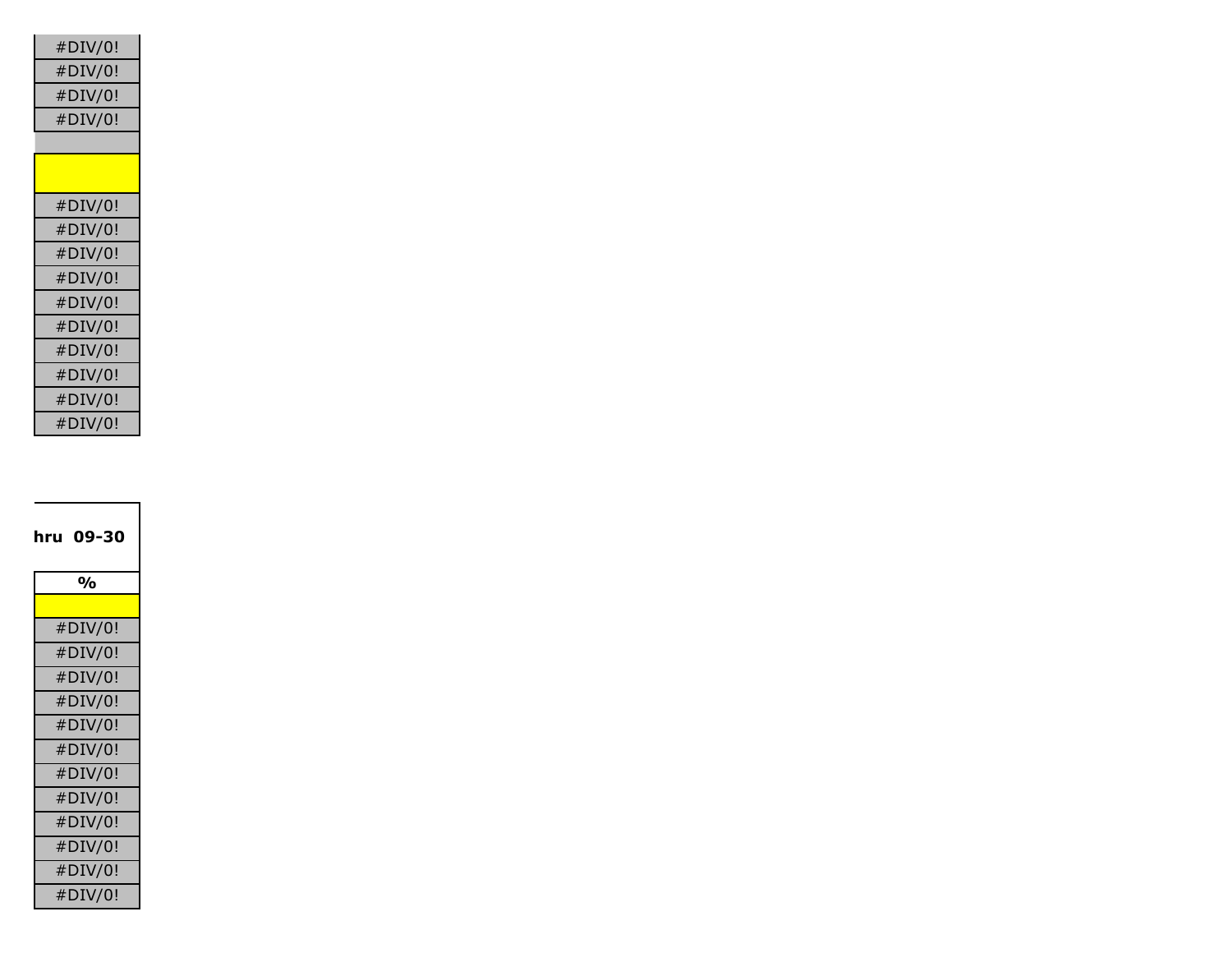| #DIV/0! |
|---------|
| #DIV/0! |
| #DIV/0! |
| #DIV/0! |
| #DIV/0! |
| #DIV/0! |
| #DIV/0! |
| #DIV/0! |
| #DIV/0! |
| #DIV/0! |
| #DIV/0! |
| #DIV/0! |
| #DIV/0! |
| #DIV/0! |
| #DIV/0! |
| #DIV/0! |
| #DIV/0! |
| #DIV/0! |
|         |
|         |
|         |
| #DIV/0! |
| #DIV/0! |
| #DIV/0! |
| #DIV/0! |
|         |
| #DIV/0! |
| #DIV/0! |
| #DIV/0! |
| #DIV/0! |
| #DIV/0! |
| #DIV/0! |
| #DIV/0! |
| #DIV/0! |
|         |
| #DIV/0! |
| #DIV/0! |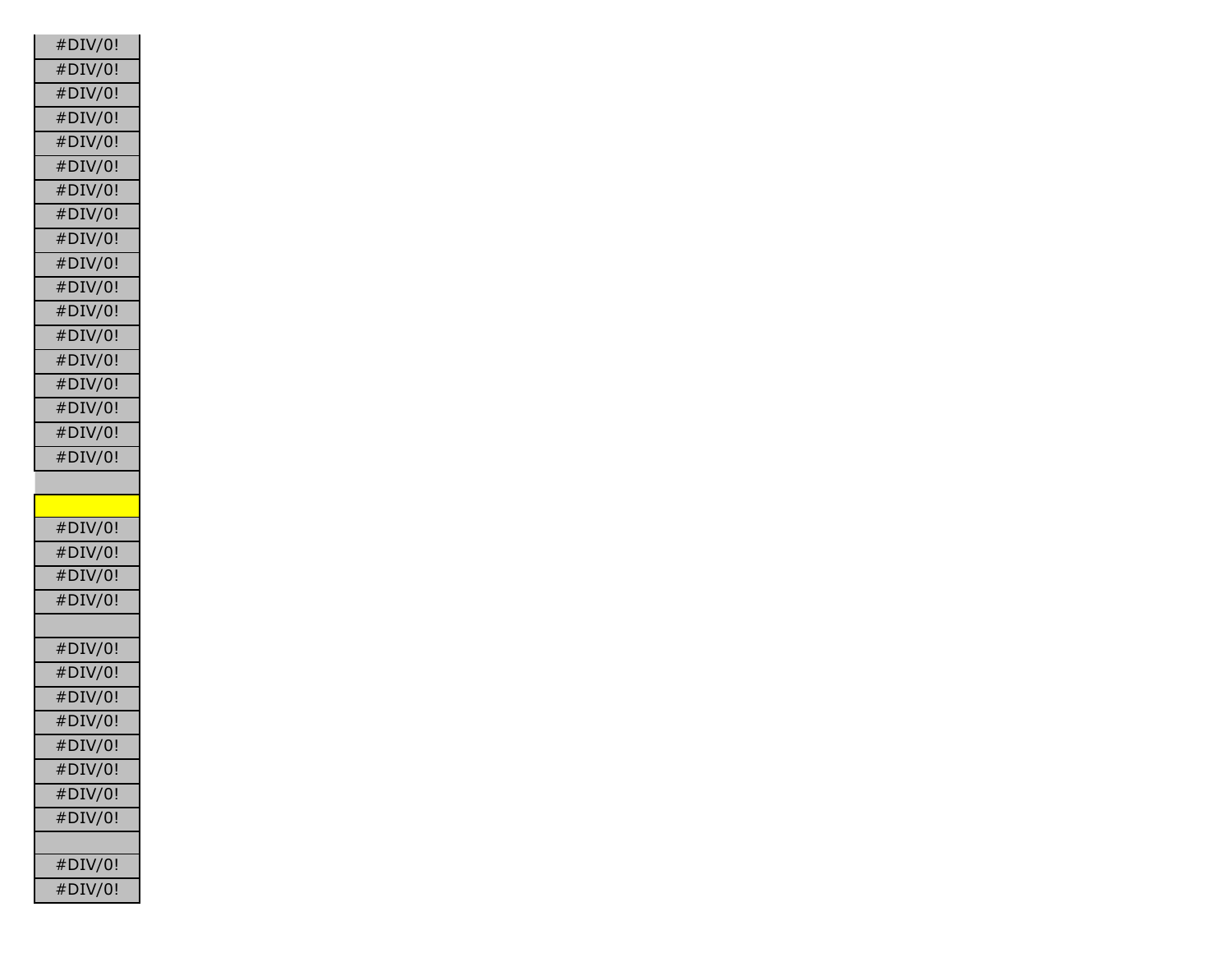| #DIV/0!    |
|------------|
| #DIV/0!    |
| #DIV/0!    |
|            |
| #DIV/0!    |
| $#$ DIV/0! |
|            |
| #DIV/0!    |
| #DIV/0!    |
| #DIV/0!    |
| #DIV/0!    |
| #DIV/0!    |
| #DIV/0!    |
| #DIV/0!    |
| #DIV/0!    |
|            |
|            |
|            |
| #DIV/0!    |
| #DIV/0!    |
| #DIV/0!    |
| #DIV/0!    |
|            |
| #DIV/0!    |
| #DIV/0!    |
| #DIV/0!    |
| #DIV/0!    |
| #DIV/0!    |
| #DIV/0!    |
| #DIV/0!    |
| #DIV/0!    |
|            |
| #DIV/0!    |
| #DIV/0!    |
| #DIV/0!    |
|            |
| #DIV/0!    |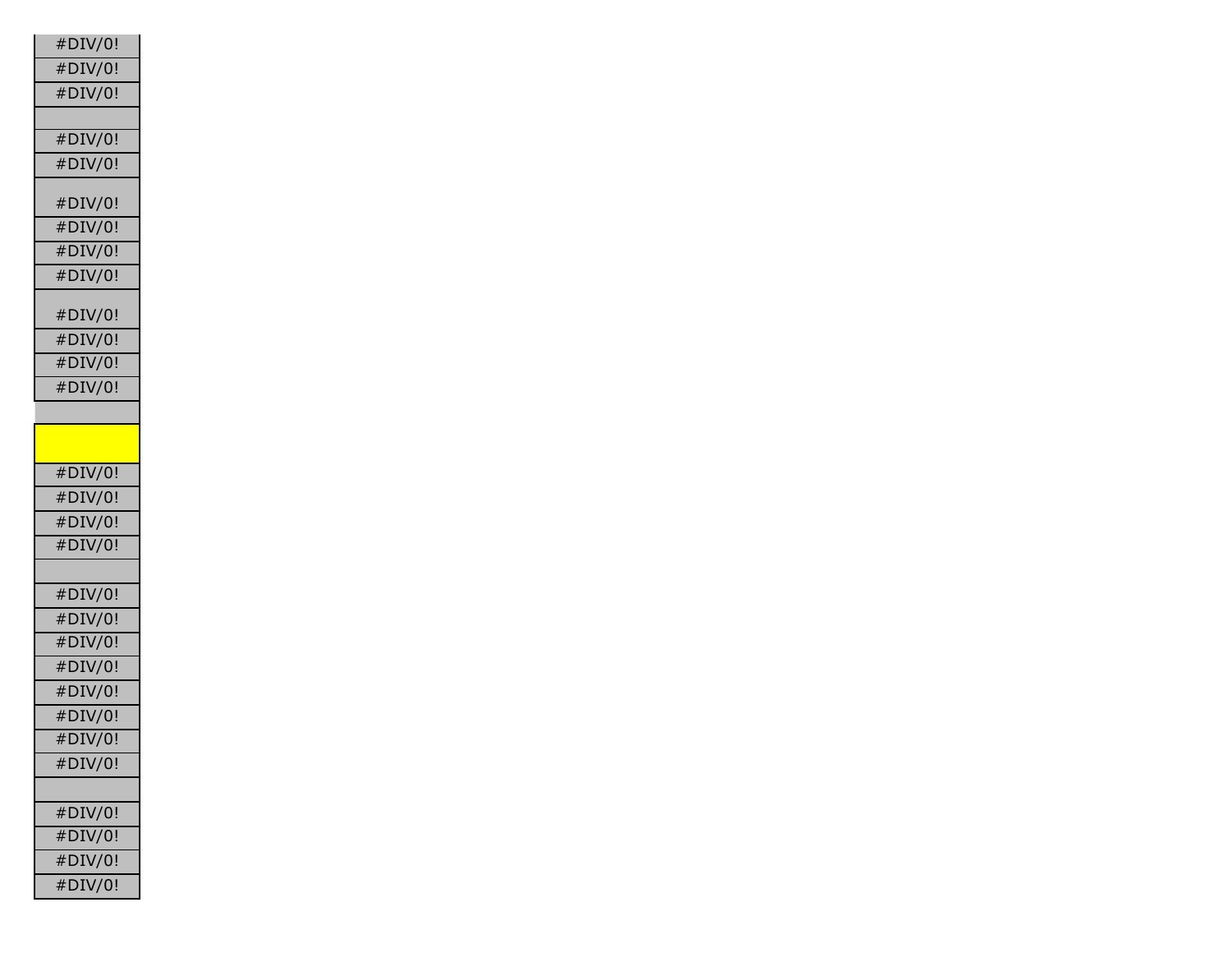| #DIV/0! |
|---------|
|         |
| #DIV/0! |
| #DIV/0! |
| #DIV/0! |
| #DIV/0! |
| #DIV/0! |
| #DIV/0! |
| #DIV/0! |
| #DIV/0! |
| #DIV/0! |
| #DIV/0! |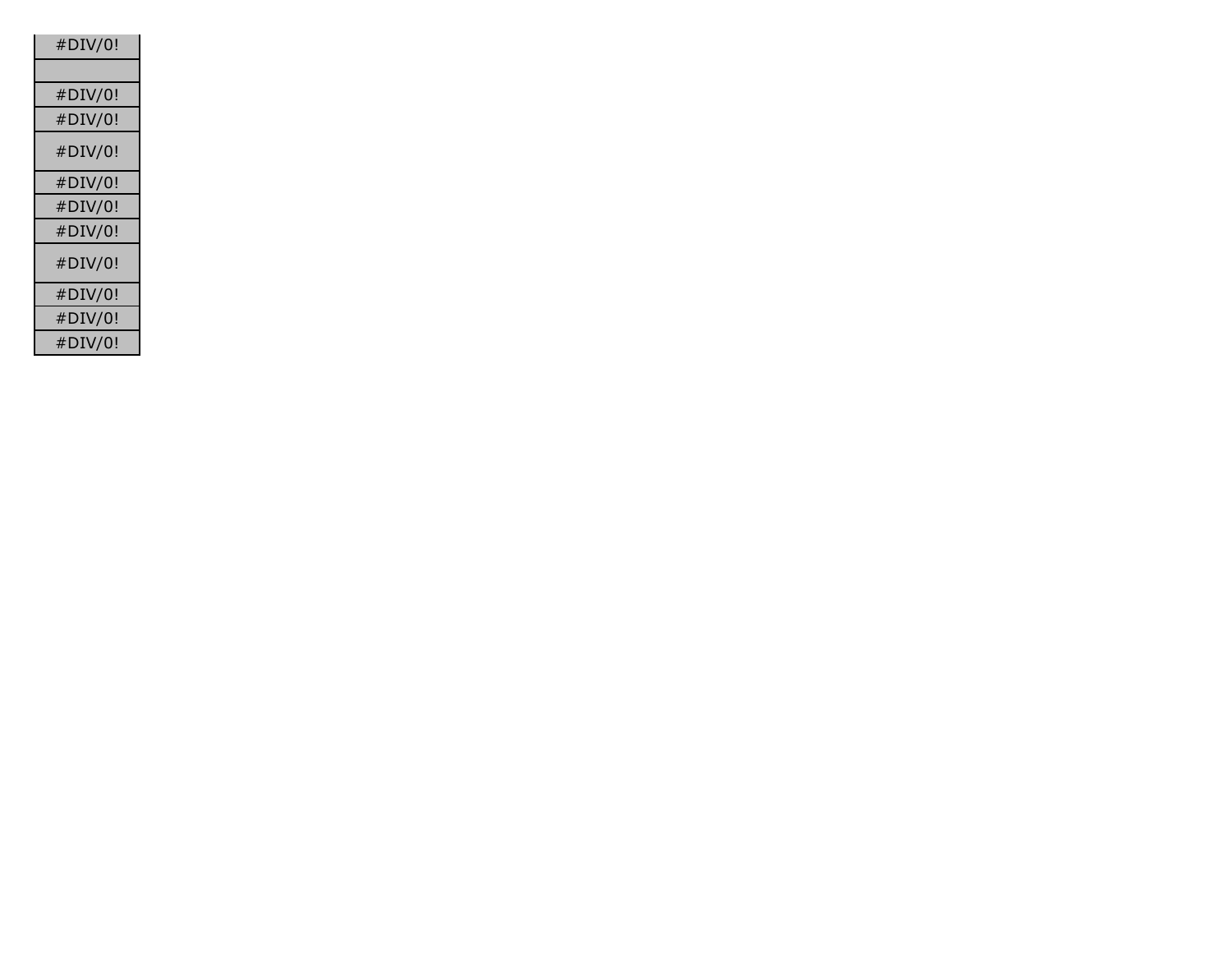hru 09-30  $\vert$ 

| hru 09-30     |
|---------------|
|               |
| $\frac{1}{2}$ |
|               |
| #DIV/0!       |
| #DIV/0!       |
| #DIV/0!       |
| #DIV/0!       |
| #DIV/0!       |
| #DIV/0!       |
| #DIV/0!       |
| #DIV/0!       |
| #DIV/0!       |
| #DIV/0!       |
|               |
|               |
| #DIV/0!       |
| #DIV/0!       |
| #DIV/0!       |
| #DIV/0!       |
| #DIV/0!       |
| #DIV/0!       |
| #DIV/0!       |
| #DIV/0!       |
| #DIV/0!       |
| #DIV/0!       |
|               |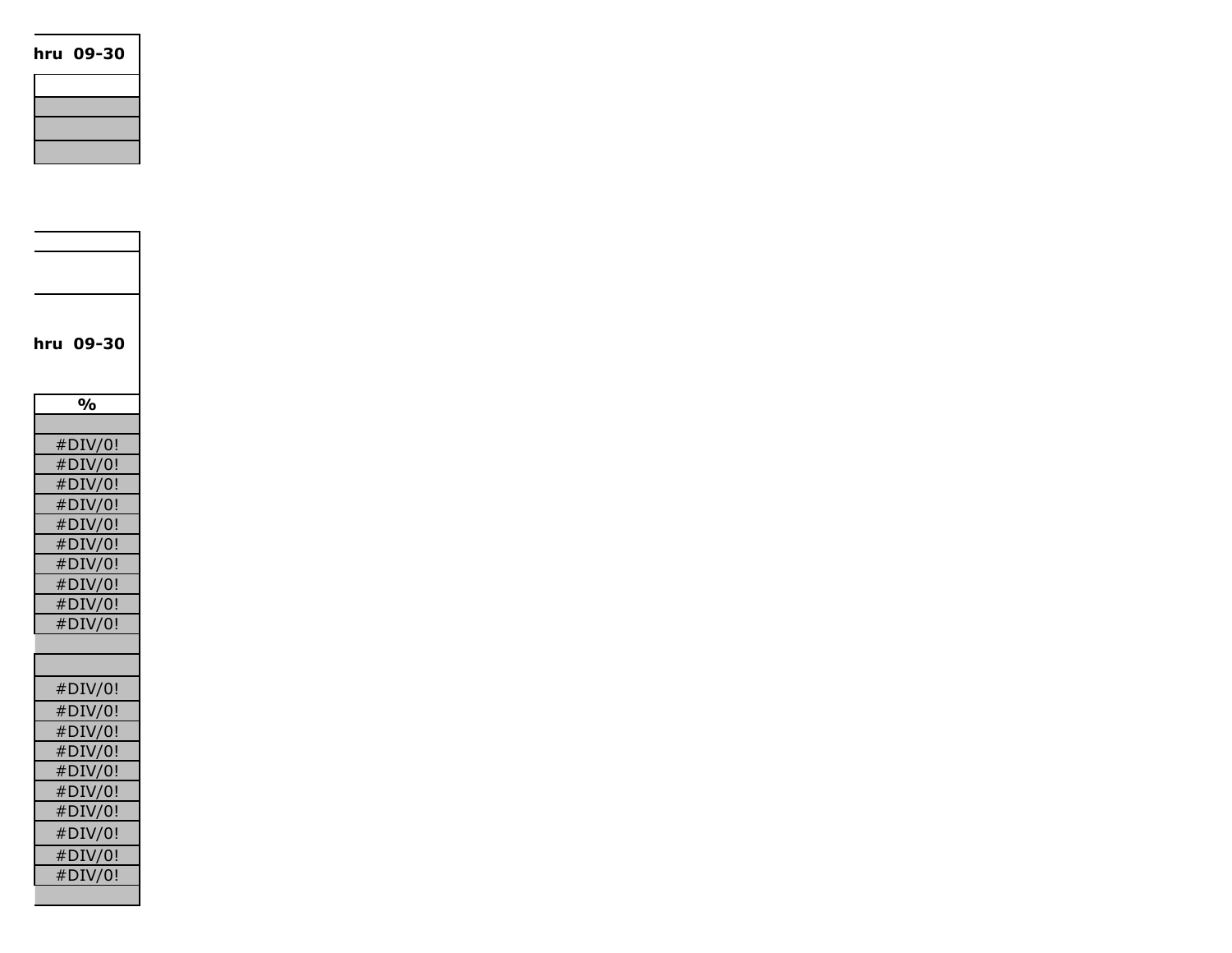| #DIV/0! |
|---------|
| #DIV/0! |
| #DIV/0! |
| #DIV/0! |
| #DIV/0! |
| #DIV/0! |
| #DIV/0! |
| #DIV/0! |
| #DIV/0! |
| #DIV/0! |

| hru 09-30     |
|---------------|
| $\frac{1}{2}$ |
|               |
| #DIV/0!       |
| #DIV/0!       |
| #DIV/0!       |
| #DIV/0!       |
| #DIV/0!       |
| #DIV/0!       |
| #DIV/0!       |
| #DIV/0!       |
| #DIV/0!       |
| #DIV/0!       |
| #DIV/0!       |
| #DIV/0!       |
| #DIV/0!       |
| #DIV/0!       |
| #DIV/0!       |
| #DIV/0!       |
| #DIV/0!       |
| #DIV/0!       |
| #DIV/0!       |
| #DIV/0!       |
| #DIV/0!       |
| #DIV/0!       |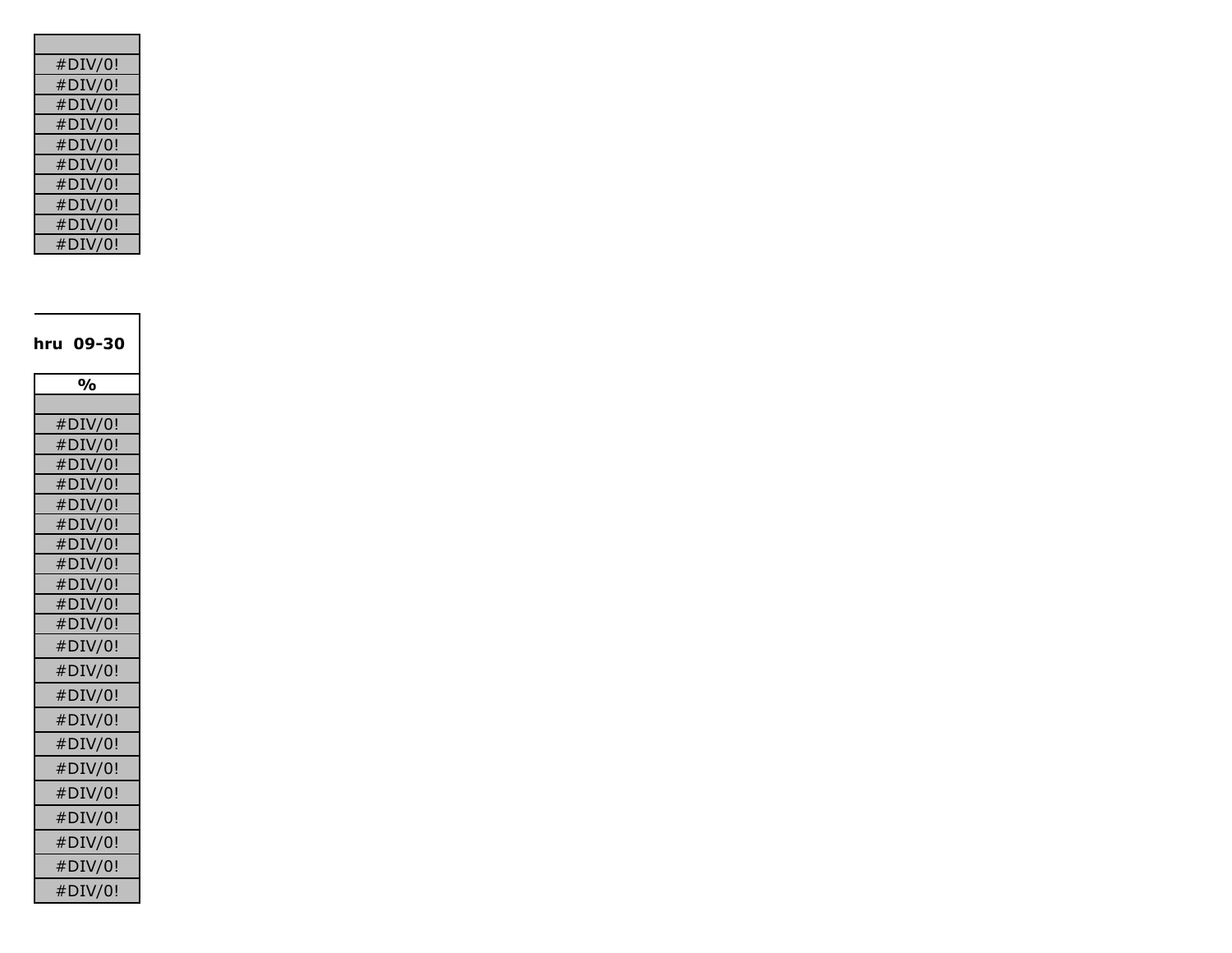| #DIV/0!            |
|--------------------|
| #DIV/0!            |
| #DIV/0!            |
| #DIV/0!            |
| $#$ DIV/0!         |
| #DIV/0!            |
| #DIV/0!            |
| #DIV/0!            |
|                    |
|                    |
| #DIV/0!            |
| #DIV/0!            |
| #DIV/0!            |
| #DIV/0!            |
|                    |
| #DIV/0!            |
| #DIV/0!            |
|                    |
| #DIV/0!<br>#DIV/0! |
| #DIV/0!            |
| #DIV/0!            |
| $#$ DIV/0!         |
|                    |
| #DIV/0!            |
| #DIV/0!            |
| #DIV/0!            |
| #DIV/0!            |
|                    |
| #DIV/0!            |
|                    |
| #DIV/0!            |
| #DIV/0!            |
| #DIV/0!            |
| #DIV/0!            |
| #DIV/0!            |
| #DIV/0!            |
|                    |
| #DIV/0!            |
| #DIV/0!            |
| #DIV/0!            |
|                    |